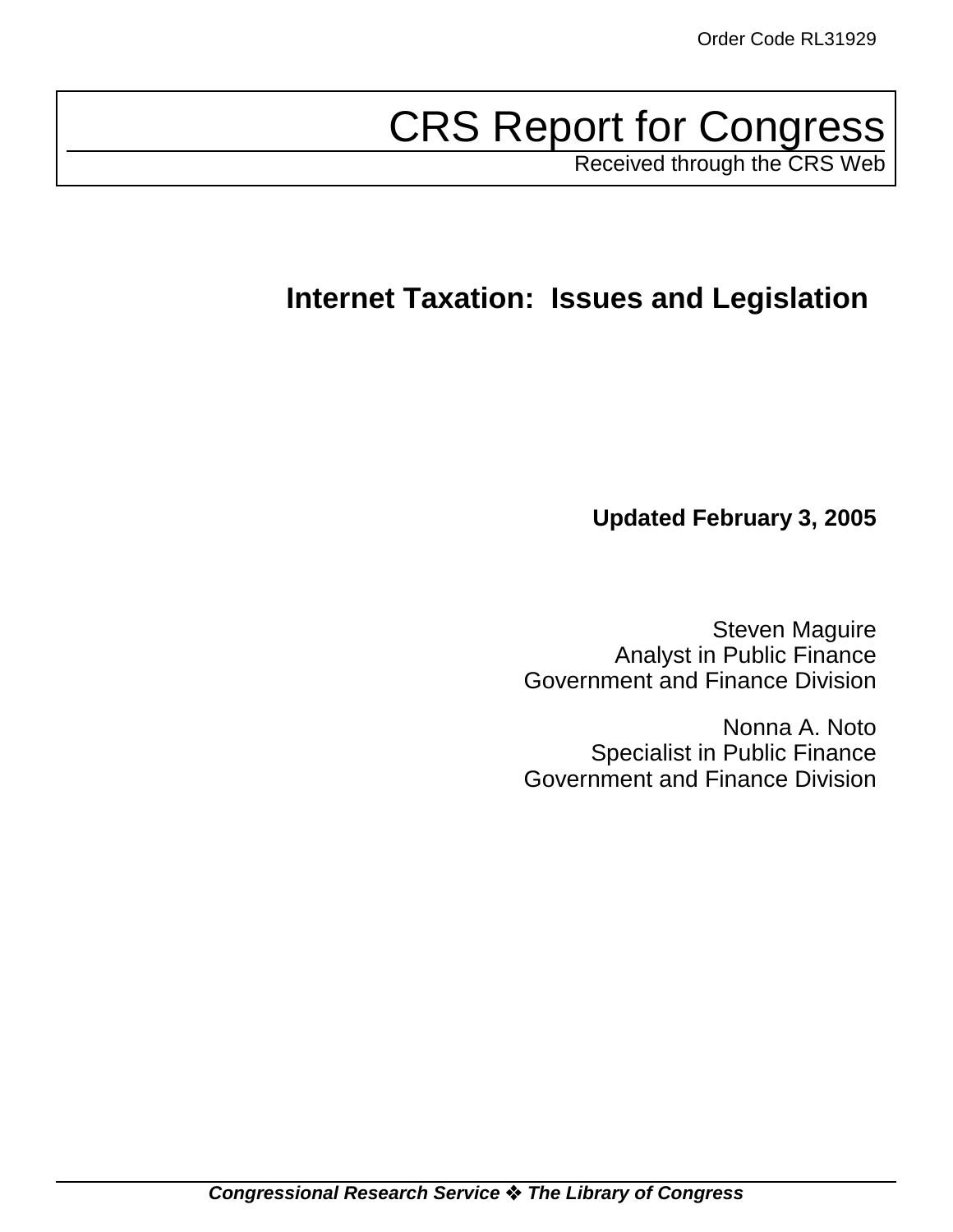#### Internet Taxation: Issues and Legislation

#### **Summary**

The Internet Tax Freedom Act (ITFA), enacted in October 1998 and extended for two years in November 2001, expired on November 1, 2003. The federal moratorium prohibited state and local governments from levying new taxes on Internet access and any multiple or discriminatory taxes on electronic commerce. Taxes on Internet access that were in place before October 1, 1998, were protected by a grandfather clause.

The House approved a permanent moratorium, H.R. 49, on September 17, 2003. H.R. 49 as passed would have (1) permanently extended the moratorium; (2) eliminated the grandfathering protections, and (3) exempted from state and local taxes any form of telecommunications used to provide Internet access. The Congressional Budget Office (CBO) found that H.R. 49 would have imposed an intergovernmental mandate because existing taxes would not be granted grandfathering protection. The Bush Administration supported permanent extension of the moratorium.

The Senate approved a temporary extension of the moratorium, S. 150, on April 29, 2004. S. 150 (1) extended the moratorium for four years, from November 1, 2003, through November 1, 2007; (2) expanded the definition of Internet access to include both providers and buyers of Internet access; (3) grandfathered through November 1, 2007, Internet access taxes enforced before October 1, 1998; (4) grandfathered through November 1, 2005, Internet access taxes enforced before November 1, 2003 (primarily taxes on DSL Internet access service); and (5) excluded from the moratorium taxes on voice or similar service utilizing Internet Protocol (VoIP). In the final days of the  $108<sup>th</sup>$  Congress, the Senate on November 17, 2004, approved S.Con.Res. 146, which made two modifications to S. 150. It restricted the grandfathering protection for Internet access taxes in Wisconsin to two years instead of four and explicitly protected Texas municipal access line fees. On November 19, the House approved both S. 150 and S. Cons. Res. 146. President George W. Bush signed S. 150 into P.L. 108-435 on December 3, 2004.

An issue previously raised in connection with the Internet tax moratorium is streamlining sales taxes for remote tax collection authority. Companion bills introduced in the  $108<sup>th</sup>$ , H.R. 3184 and S. 1736, would have granted states that comply with the Streamlined Sales and Use Tax Agreement (a multistate compact) the authority to require remote sellers to collect state and local taxes on interstate sales. A related issue is whether and how to have Congress set the nexus standards under which a state is entitled to impose a business activity tax (BAT, e.g., corporate net income tax, franchise tax, business and occupation tax, gross receipts tax) on a company located outside the state but with some business activities in the state. H.R. 3220 would have established a physical presence standard for business activity taxes. This report will be updated as legislative events warrant.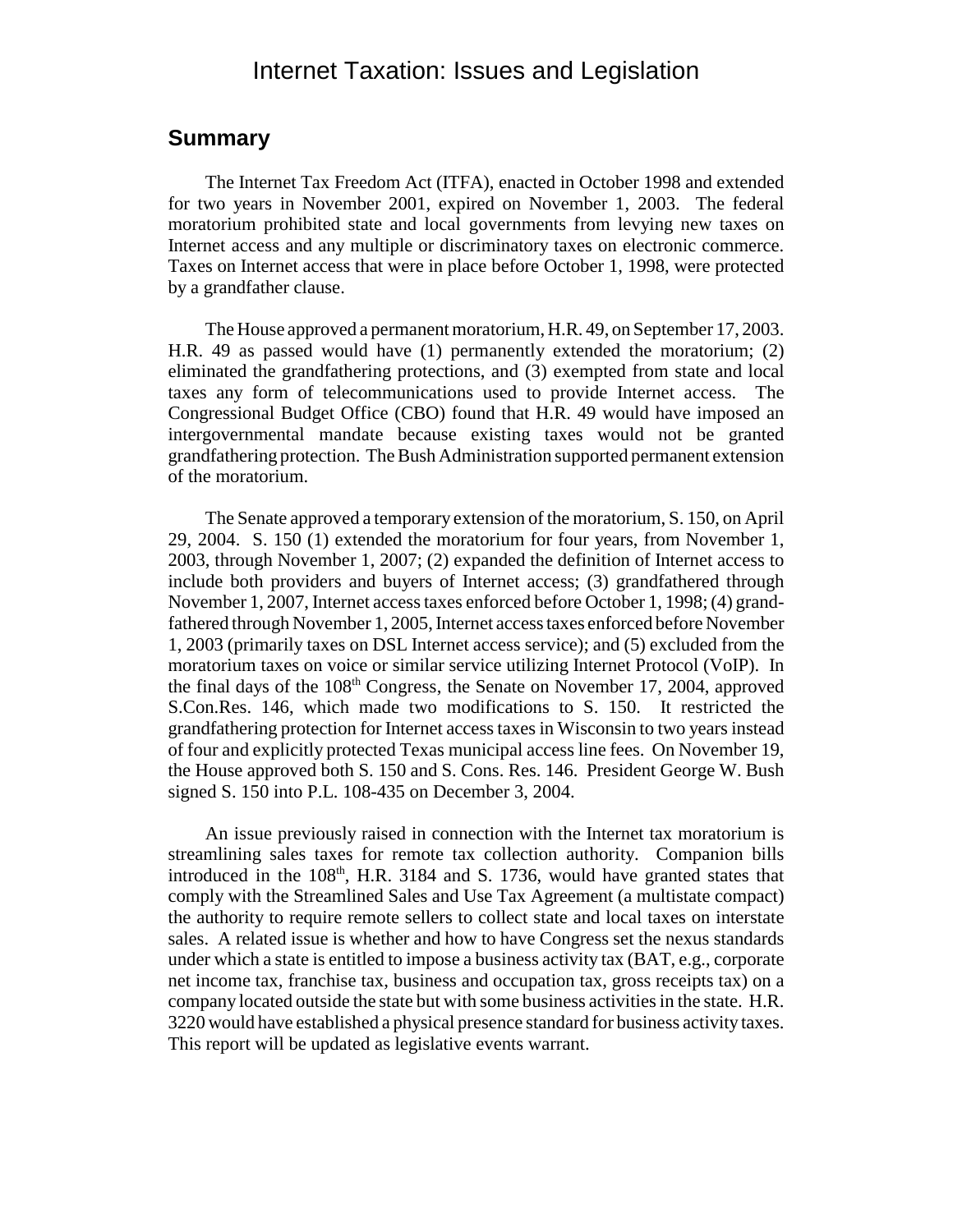## **Contents**

| The Moratorium: Permanent vs. Temporary Extension, or Sunset?  4                                                       |  |
|------------------------------------------------------------------------------------------------------------------------|--|
|                                                                                                                        |  |
|                                                                                                                        |  |
|                                                                                                                        |  |
|                                                                                                                        |  |
|                                                                                                                        |  |
| Streamlined Sales Taxes and Remote Collection Authority  10                                                            |  |
|                                                                                                                        |  |
|                                                                                                                        |  |
|                                                                                                                        |  |
|                                                                                                                        |  |
|                                                                                                                        |  |
|                                                                                                                        |  |
|                                                                                                                        |  |
|                                                                                                                        |  |
|                                                                                                                        |  |
| S. $150 (2004 \text{ actions}) \dots \dots \dots \dots \dots \dots \dots \dots \dots \dots \dots \dots \dots \dots 17$ |  |
|                                                                                                                        |  |
|                                                                                                                        |  |
|                                                                                                                        |  |
|                                                                                                                        |  |
|                                                                                                                        |  |
|                                                                                                                        |  |
|                                                                                                                        |  |
|                                                                                                                        |  |
|                                                                                                                        |  |
|                                                                                                                        |  |
|                                                                                                                        |  |
|                                                                                                                        |  |

## **List of Tables**

| Table 1. Comparison of Internet Tax Bills in the House and Senate  20     |  |
|---------------------------------------------------------------------------|--|
| Table 2. Bills on Internet Related Tax Issues in the House and Senate  20 |  |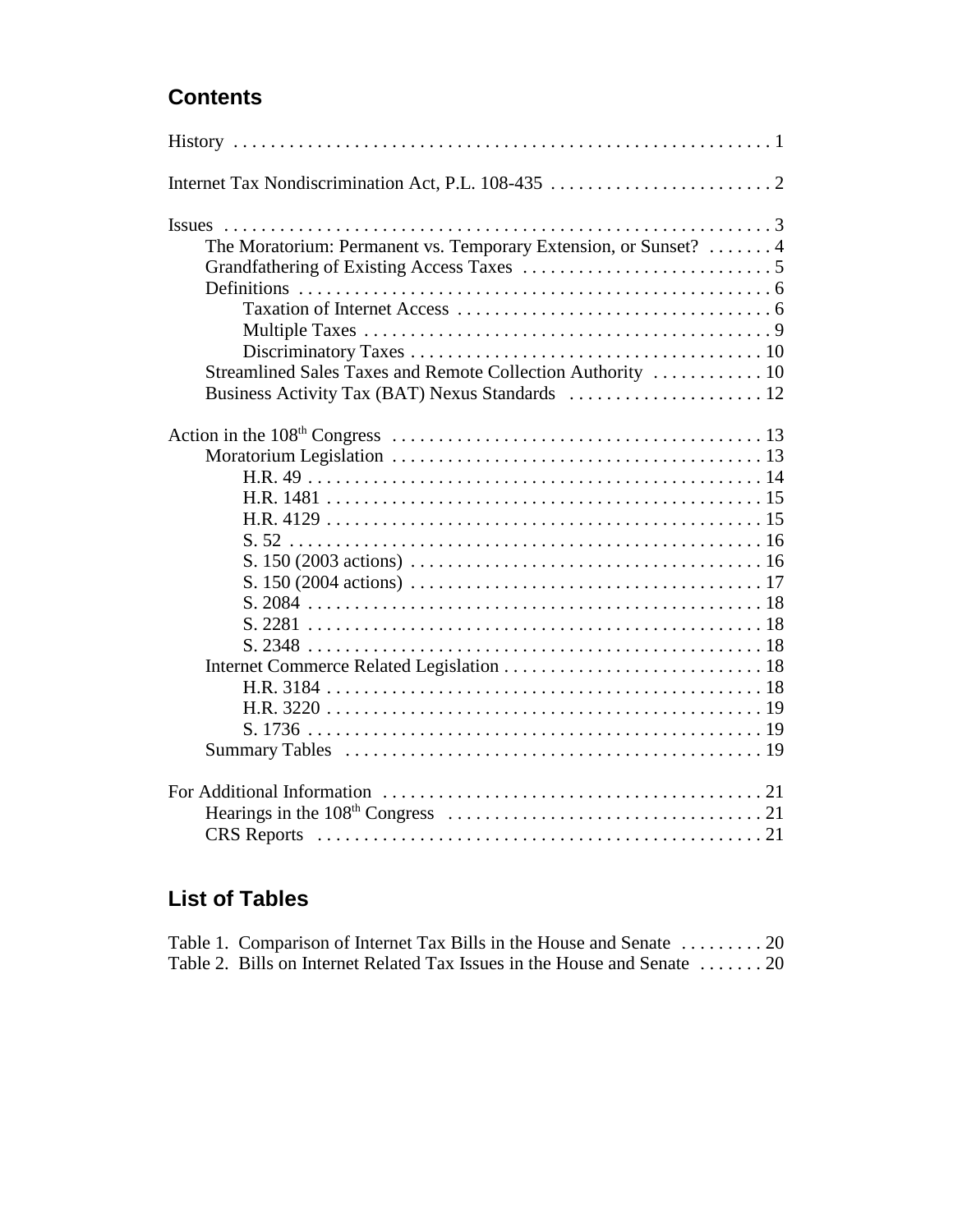## Internet Taxation: Issues and Legislation

#### **History**

The Internet Tax Freedom Act (ITFA) was enacted on October 21, 1998, as Title XI of Division C of P.L. 105-277, the Omnibus Consolidated and Emergency Supplemental Appropriations Act, 1999.<sup>1</sup> The ITFA placed a three-year moratorium on the ability of state and local governments to (1) impose new taxes on Internet access or (2) impose any multiple or discriminatory taxes on electronic commerce. The act grandfathered the state and local access taxes that were "... generally imposed and actually enforced prior to October 1, 1998 ...."

This initial Internet tax moratorium expired on October 21, 2001. The Internet Tax Nondiscrimination Act, P.L. 107-75, was enacted on November 28, 2001. It provided for a two-year extension of the prior moratorium, through November 1, 2003. It also continued the grandfathering protection for pre-existing Internet access taxes.

In the 108<sup>th</sup> Congress, the House passed H.R. 49 on September 17, 2003. H.R. 49 would have made the moratorium permanent, significantly broadened the definition of Internet access, and eliminated all grandfathering protections.

The Senate approved S. 150 (93-3) on April 29, 2004. S. 150 extended the moratorium for four years from November 1, 2003, until November 1, 2007; grandfathered pre-October 1, 1998 taxes on Internet access through November 1, 2007; grandfathered pre-November 1, 2003 taxes (mostly on digital subscriber line or DSL services) through November 1, 2005; and excluded from the moratorium taxes on voice or similar service utilizing voice over Internet protocol (VoIP). On November 17, 2004, the Senate approved S.Con.Res. 146, which made two modifications to S. 150. It restricted the grandfathering protection for Internet access taxes in Wisconsin to three years (through November 1, 2006) instead of four and protected the ability of Texas municipalities to collect franchise fees from telecommunications providers that use public lands. On November 19 the House approved both S. 150 and S. Cons. Res. 146. President George W. Bush signed S. 150 into P.L. 108-435 on December 3, 2004.

<sup>&</sup>lt;sup>1</sup> Title XII was also part of S. 442,  $105<sup>th</sup>$  Congress, the underlying ITFA legislation. Titles XI and XII, 112 Stat. 2681-719 through 728 (1998). Title XI is codified as the ITFA in 47 U.S.C. 151 note. Title XII is codified as 19 U.S.C. 2241 note.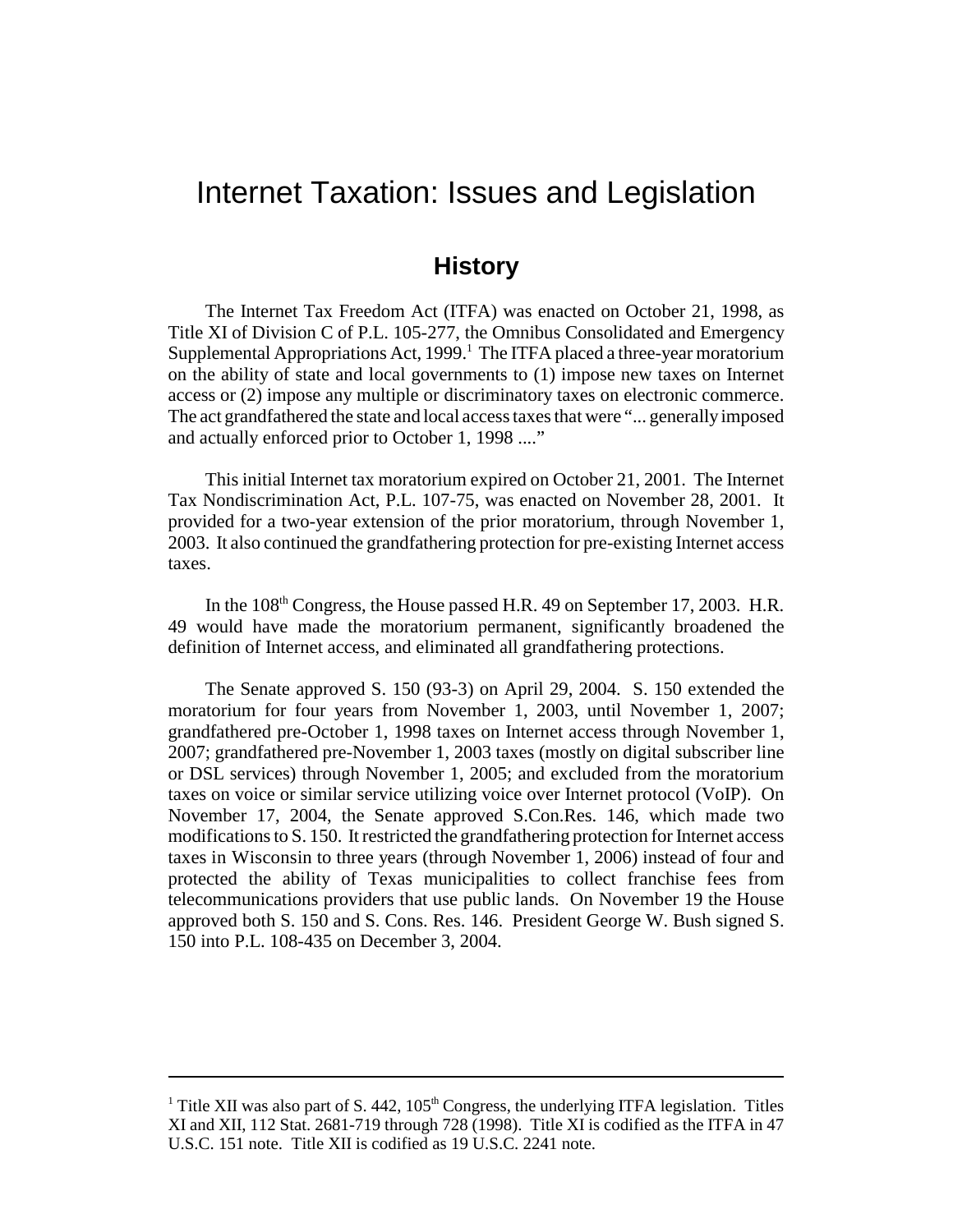#### **Internet Tax Nondiscrimination Act, P.L. 108-435**

The Internet Tax Nondiscrimination Act, S. 150, enacted as P.L. 108-435 on December 3, 2004, amended the Internet Tax Freedom Act (47 U.S.C. 151 note) effective November 1, 2003. The act:

- Extended the Internet tax moratorium for four years, retroactively one year to November 1, 2003, and forward three years until November 1, 2007. The moratorium bars state and local governments from imposing any new taxes on Internet access or imposing any multiple or discriminatory taxes on electronic commerce.
- Clarified that the term "tax on Internet access" applies regardless of whether the tax is imposed on a provider or buyer of Internet access.
- Made explicit that a "tax on Internet access" does not include a tax levied on net income, capital stock, net worth, or property value.
- ! Provided that the terms "Internet access" and "Internet access service" do "not include telecommunications services, except to the extent such services are purchased, used, or sold by a provider of Internet access to provide Internet access." (This permits some portion of telecommunications services to be included under the tax moratorium.)
- Extended the grandfather protection from November 1, 2003, until November 1, 2007, to state and local governments that taxed Internet access prior to October 1, 1998. An exception was made for a state telecommunications service tax in Wisconsin, for which protection was extended only until November 1, 2006. Protection was extended only until November 1, 2005, for taxes on Internet access that were generally imposed and actually enforced as of November 1, 2003, which reportedly refers mainly to taxes on digital subscriber line (DSL) services.
- ! Explicitly protected the Texas municipal access line fee. This provision is intended to protect the ability of Texas municipalities to collect franchise fees from telecommunications providers that use public lands.
- Included a new accounting rule that charges for Internet access may be subject to taxation in cases where charges for Internet access are aggregated with charges for telecommunications services or other charges that are subject to taxation — unless the Internet access provider can reasonably identify the charges for Internet access.
- Stated that nothing in the act prevents the collection of any charges for federal or state universal service programs (for telephone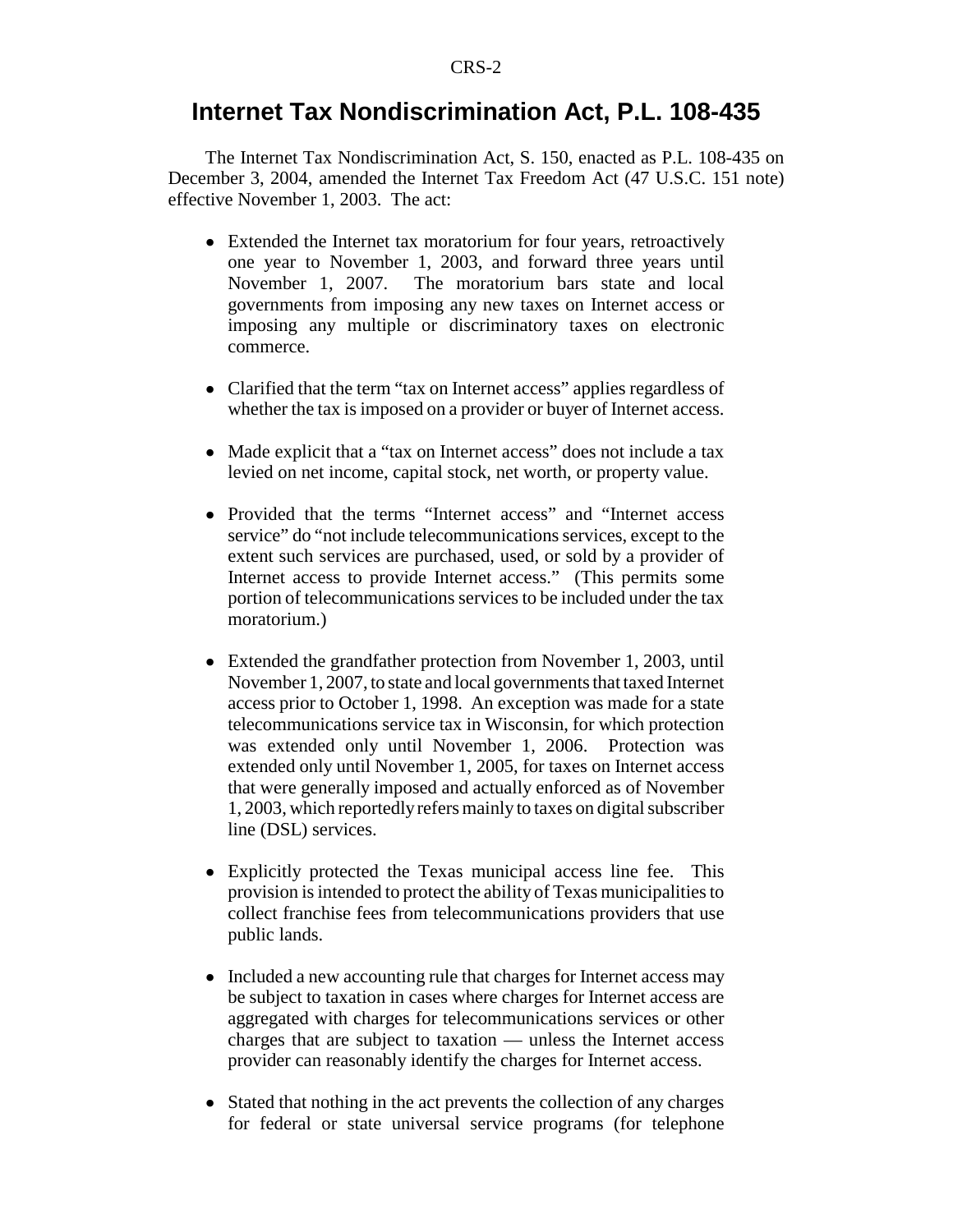service), or for state or local 911 and E-911 (emergency call) services, nor does it affect any federal or state regulatory non-tax proceeding (such as FCC regulatory proceedings).

- Clarified that the moratorium does not apply to taxes on Voice over Internet Protocol (VoIP) services. This section does not apply to services that are incidental to Internet access, such as voice capable e-mail or instant messaging.
- Provided for the GAO (Government Accountability Office) to study the effects of the Internet tax moratorium on the revenues of state and local governments and on the deployment and adoption of broadband technologies for Internet access throughout the United States, including rural underserved areas. The study is to compare deployment in states that tax broadband Internet access service with states that do not. The Comptroller General is to report the findings, conclusions, and any recommendations from the study to the Senate Committee on Commerce, Science, and Transportation and the House Committee on Energy and Commerce by November 1, 2005.

#### **Issues**

The five main issues surrounding Internet taxation and e-commerce in the  $108<sup>th</sup>$ Congress were as follows:

- whether to extend the moratorium on Internet access taxes temporarily or permanently or allow it to sunset;
- whether to grandfather protection for states that imposed taxes on Internet access before the original moratorium was enacted;
- to define Internet access and discriminatory taxes to the satisfaction of all stakeholders;
- whether to grant states the authority to require remote sellers to collect use taxes if the states adopted a streamlined sales tax system; and
- Congressional codification of guidelines for establishing whether or not a business engaged in interstate commerce has nexus in a jurisdiction for purposes of business activity tax (BAT, e.g., corporate income tax, franchise tax, business license tax) liability.2

 $2^2$  The issues remain similar to those considered in 2001, when the Internet tax moratorium was temporarily extended for two years. For a longer discussion of the extension of the moratorium, grandfathering of existing access taxes, and collecting sales and use taxes on interstate sales — in relation to bills introduced in the first session of the  $107<sup>th</sup> Congress$ (continued...)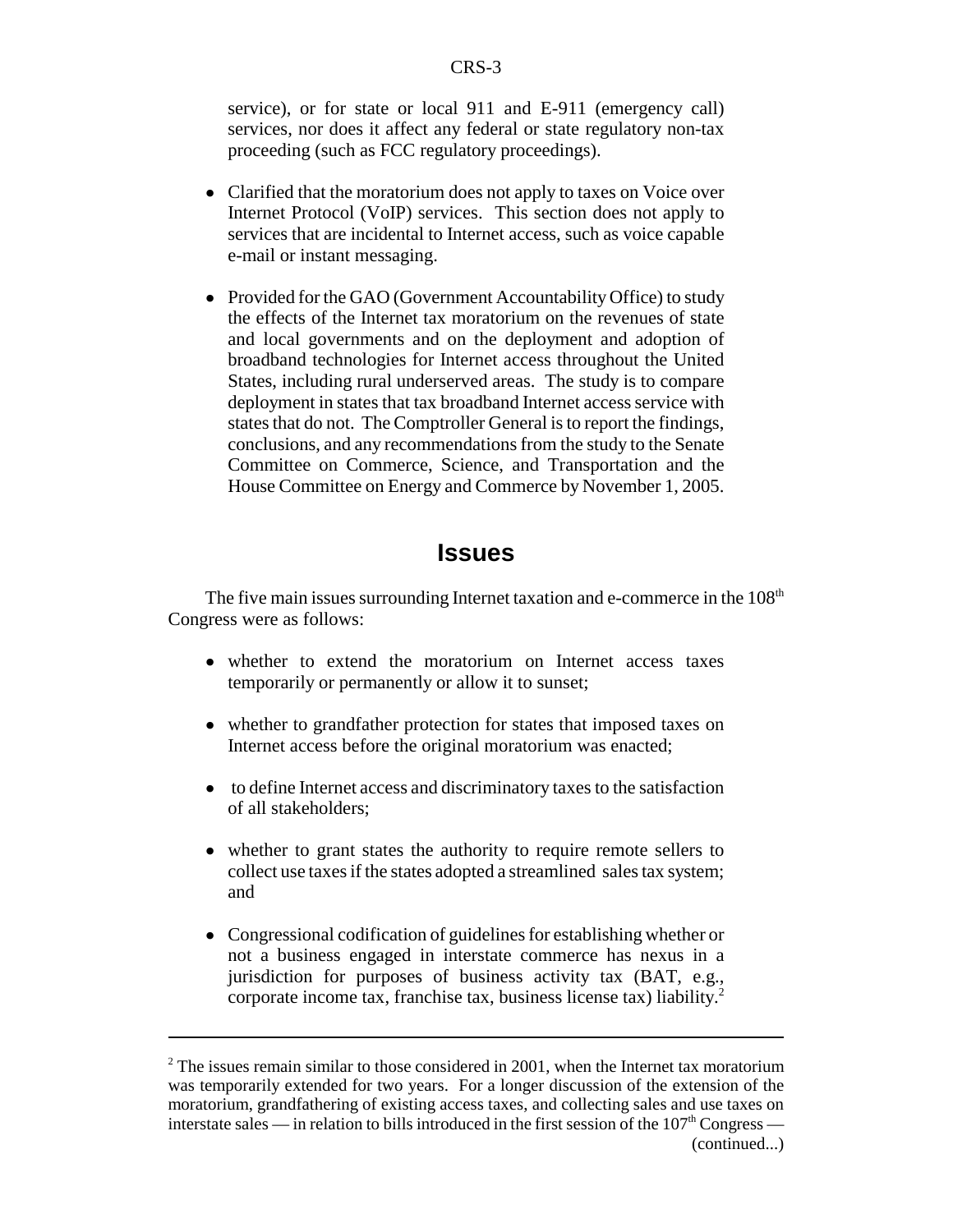#### **The Moratorium: Permanent vs. Temporary Extension, or Sunset?**

The intent of the Internet Tax Freedom Act enacted in 1998 was to prevent state taxes on Internet access, to ensure that multiple jurisdictions could not tax the same electronic commerce transaction, and to ensure that commerce over the Internet would not be singled out for discriminatory tax treatment. Supporters of the moratorium felt that the Internet should be protected from the administrative and financial burdens of taxation to encourage the advance of Internet technology and associated economic activity. Opponents contended that a federal moratorium infringed on the states' independent authority to levy taxes and that Internet transactions and services should not be afforded preferential tax treatment.

A permanent extension of the moratorium would eliminate the need for Congress to revisit the issues surrounding Internet taxation when a temporary moratorium expired. Permanent extension presumably could also provide both the producers and consumers of Internet services greater certainty about state and local taxation of the Internet. Opponents contended, however, that a permanent extension would not address the underlying issue of federal restrictions on state taxation and the clarification of the definition of Internet access.

In contrast, a temporary extension of the moratorium allows Congress to periodically review the conditions of the moratorium and the effect of the moratorium on the states. Reassessment could be made in the context of developments in computer technology and business organization, as well as state and local government revenues. A temporary extension would also provide time for the states to further simplify their sales and use taxes. (See the discussion below on *Streamlined Sales Taxes and Remote Collection Authority*.)

Allowing the moratorium to sunset would permit the states to tax Internet access, although, in practice, the trend has been for states to repeal their Internet access taxes. As Internet technology continues to change the telecommunications industry, however, state and local governments will likely modify how the industry is taxed. A sunset of the moratorium could induce states to address the taxation of telecommunications more broadly.

H.R. 49 provided for a permanent extension of the moratorium. The Bush Administration supported a permanent extension. S. 150 (P.L. 108-435) provided for a four-year extension of the moratorium retroactively from November 1, 2003, until November 1, 2007.

 $2$  (...continued)

see CRS Report RL31177, *Extending the Internet Tax Moratorium and Related Issues*, by Nonna A. Noto.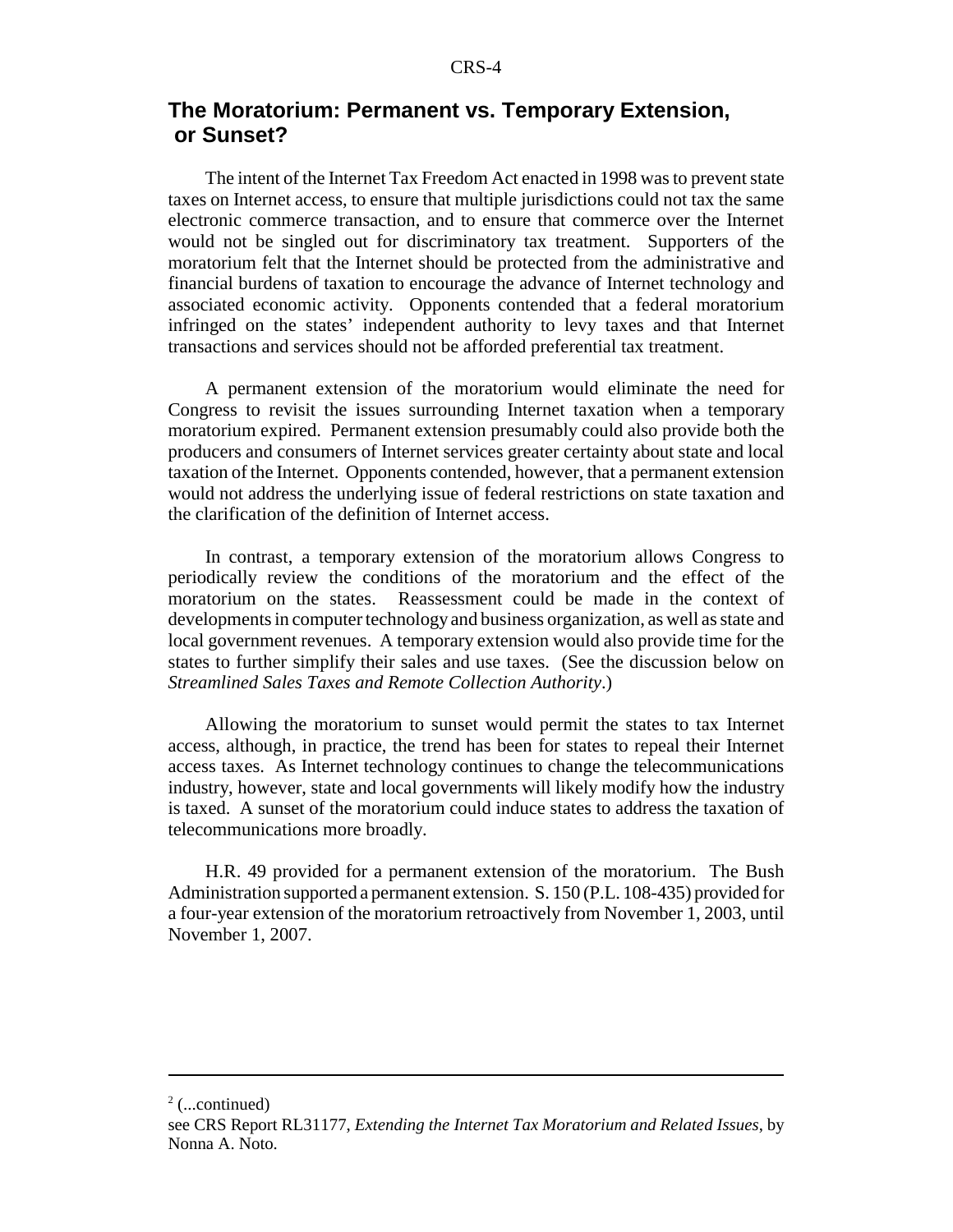#### **Grandfathering of Existing Access Taxes**

The Internet Tax Freedom Act exempted from the moratorium taxes on Internet access that were "... generally imposed and actually enforced prior to October 1, 1998...." When ITFA legislation was being considered in the spring of 1998, 10 states and the District of Columbia were already applying their sales tax to Internet access services.<sup>3</sup> Subsequently, Connecticut, Iowa, Tennessee, and the District of Columbia eliminated their tax on Internet access, and South Carolina has not enforced the collection of its tax during the federal moratorium. This left six states imposing a sales tax (or equivalent tax) on Internet access as of November 2004: New Mexico, North Dakota, Ohio (on businesses only, not consumers), South Dakota, Texas (on monthly charges over \$25), and Wisconsin.<sup>4</sup> In addition, Hawaii levies its general excise tax, New Hampshire its communications services tax (imposed on all two-way communications equipment), and Washington state its business and occupation tax (a gross receipts tax levied on business) on Internet access. The Congressional Budget Office believes that several local jurisdictions in Colorado, Ohio, South Dakota, Texas, Washington, and Wisconsin also are collecting taxes on Internet access.<sup>5</sup>

The grandfathering protection was continued when the ITFA moratorium was extended for two years in 2001 (through November 1, 2003). The issue before the 108th Congress was whether the grandfathering of existing Internet access taxes would be continued if the moratorium was renewed, either temporarily or permanently. H.R. 49, as passed by the House, would have eliminated the grandfathering protections. S. 150 (P.L. 108-435) extended the grandfathering protection for pre-October 1998 taxes through November 1, 2007. A second grandfathering issue had arisen as states began to tax Internet access provided through digital subscriber lines (DSL), a high-speed telephone service. DSL is considered a telecommunication service and was exempt from the original moratorium and thus taxable. P.L 108-435 grandfathered pre-November 2003 taxes (mostly taxes on DSL service) only through November 1, 2005.

In its cost estimates for H.R. 49 and S. 150, the Congressional Budget Office (CBO) determined that eliminating the grandfathering protection for Internet access taxes would impose an intergovernmental mandate as defined in the Unfunded Mandates Reform Act (UMRA, P.L. 104-4, 2 U.S.C. 1501-1571).<sup>6</sup> According to

<sup>&</sup>lt;sup>3</sup> National Conference of State Legislatures, "Which States Tax Internet Access?" March 25, 1998. Available at [http://www.ncsl.org/programs/fiscal/intertax.htm].

<sup>4</sup> Vertex, Inc., *Tax Cybrary*. Available at [http://www.vertexinc.com].

<sup>&</sup>lt;sup>5</sup> Congressional Budget Office, "Cost Estimate for S. 150, the Internet Tax Nondiscrimination Act," Sept. 9, 2003. Contained in U.S. Congress, Senate, Committee on Commerce, Science, and Transportation, *Internet Tax Non-discrimination Act of 2003*, Report on S. 150,  $108<sup>th</sup> Cong., 1<sup>st</sup> Sess., Report 108-155, Sept. 29, 2003 (Washington: GPO,$ 2003), p. 7. Cost estimate also available at [http://www.cbo.gov].

<sup>&</sup>lt;sup>6</sup> Congressional Budget Office, "Cost Estimate for H.R. 49, Internet Tax Nondiscrimination Act," as ordered reported by the House Committee on the Judiciary on July 16, 2003, (continued...)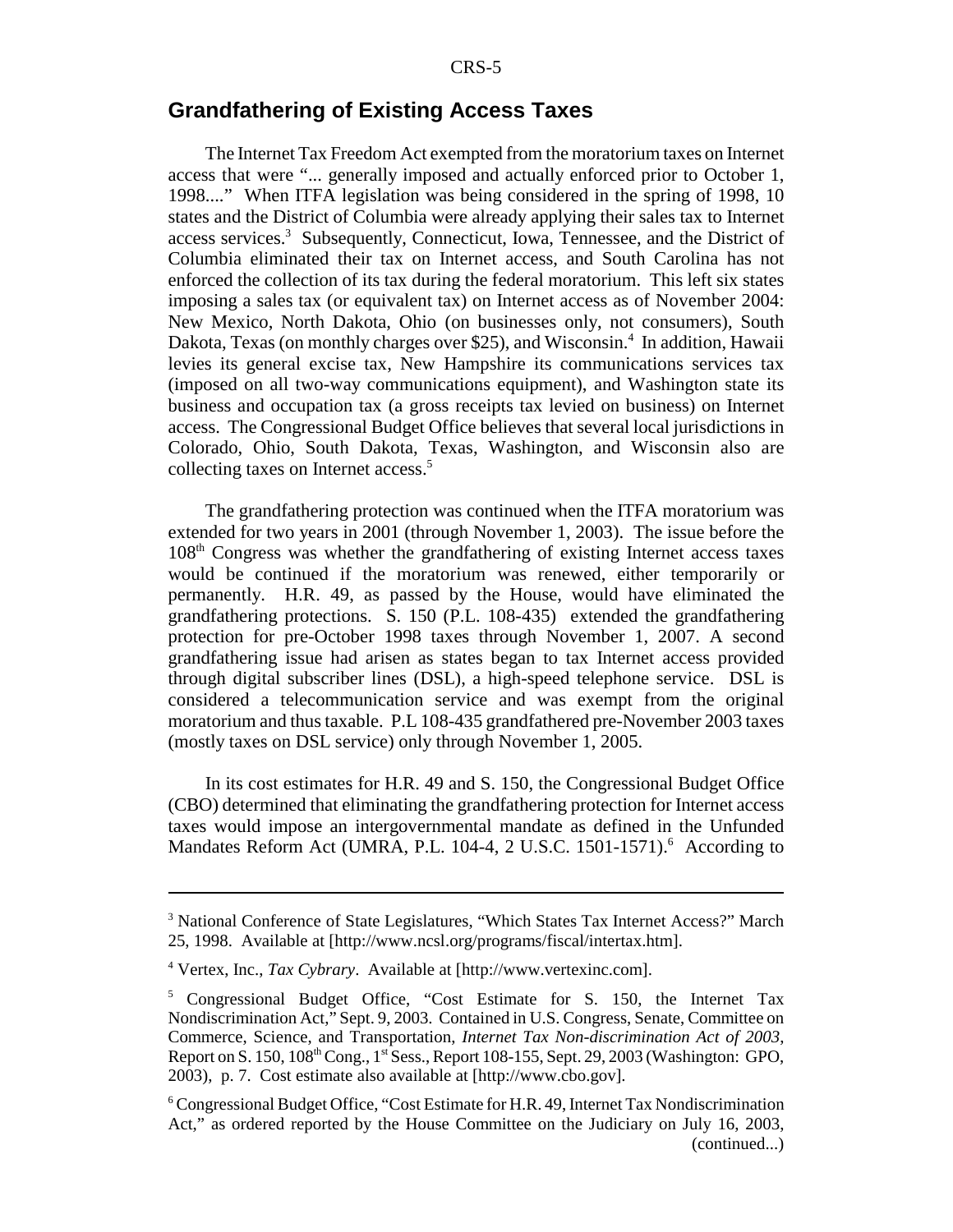CBO, the prohibition of taxes on Internet access that were then collected in up to 10 states and a few local jurisdictions in six states, would cost these jurisdictions approximately \$80 million to \$120 million per year. This estimate alone exceeded the UMRA threshold of \$59 million in 2003, in the case of H.R. 49, and \$64 million in 2007 (adjusted annually for inflation), in the case of S. 150. CBO noted that additional state and local revenues could be lost if more telecommunications services and information content were redefined as Internet access.

In addition, in a report released in October 2003, the Center on Budget and Policy Priorities estimated that as many as 27 states could lose approximately \$70 million per year if they could not tax DSL Internet access services.<sup>7</sup> CBO estimated the revenues that would be lost from prohibiting taxes on DSL at \$40 million in 2003 and a projected \$80 million per year by 2008.

#### **Definitions**

The ITFA tax moratorium prohibits new taxes on Internet access and multiple or discriminatory taxes on electronic commerce. The act's definitions of Internet access and of discriminatory tax, in particular, have been the source of some concern and legal uncertainty for state and local governments, providers of new-technology Internet access service, telecommunications companies offering bundled communications and information services, supporters of federal and state universal service programs, and companies with "dot.com" subsidiaries.

**Taxation of Internet Access.** The taxation of Internet access most commonly refers to the application of state and local sales taxes to the monthly charges that retail subscribers pay for access to the Internet. These payments may go to traditional dial-up Internet service providers (ISPs) such as America Online (AOL) and EarthLink, or to the local telephone or cable TV company. According to the Federation of Tax Administrators, the tax may also take the form of a sales and use tax or excise tax levied specifically on telecommunications, communication, information services or data processing services, the definition of which encompasses "charges for Internet access." S. 150 (P.L. 108-435) clarified that a "tax on Internet access" applies regardless of whether the tax is imposed on a provider or buyer of Internet access.

Some examples can help illustrate the size of the tax burden at issue. If the tax were levied at a combined state and local sales tax rate of 7%, the tax on a dial-up modem service costing \$22 per month would be \$1.54 per month or \$18.48 per year. On a DSL (digital subscriber line) service costing \$35 per month, the tax would be

 $6$  (...continued)

Washington, July 21, 2003; and "Cost Estimate for S. 150, the Internet Tax Nondiscrimination Act." Both available at [http://www.cbo.gov].

<sup>7</sup> Michael Mazerov, "Making the Internet Tax Freedom Act Permanent in the Form Currently Proposed Would Lead to a Substantial Loss for States and Localities," Center on Budget and Policy Priorities, Oct. 20, 2003. Available at [http://www.cbpp.org].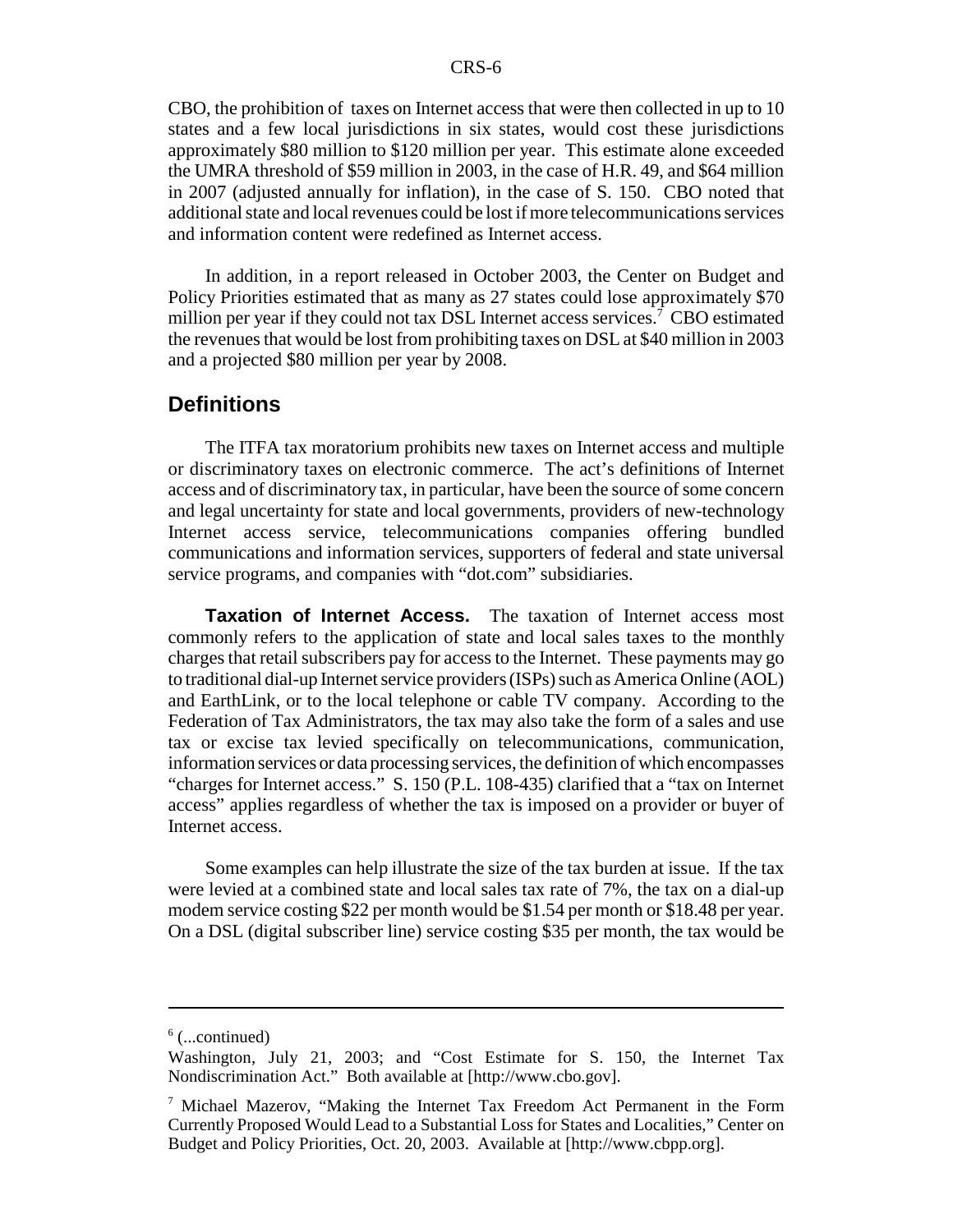\$2.45 per month or \$29.40 per year. On a cable modem service costing \$45 per month, the tax would be \$3.15 per month or \$37.80 per year. $8^{\circ}$ 

*Telecommunications Industry Concerns.* Telecommunications carriers were concerned that Internet access offered through some primarily telecommunications technologies, such as DSL or wireless services, might not be treated as exempt from tax, while access offered over other technologies, such as cable modem, would be exempt. In an attempt to address these concerns, both H.R. 49 and S. 150 provided that all forms of telecommunications services used to provide Internet access would be exempt from state and local taxes under the moratorium.<sup>9</sup>

S. 150 (P.L. 108-435) added the phrase shown below in italics to the definition of Internet access and Internet access service. According to Section 1105(5) (new numbering) of the Internet Tax Freedom Act,

The term "Internet access" means a service that enables users to access content, information, electronic mail, or other services offered over the Internet and may also include access to proprietary content, information, and other services as part of a package of services offered to users. Such term does not include telecommunications services *except to the extent such services are purchased, used, or sold by a provider of Internet access to provide Internet access*. [Emphasis added.]

As a result, some portion of telecommunications services may be included under the tax moratorium.

**State and Local Government Concerns.** State and local governments were concerned, however, that the revised language would broaden the current tax exemption far beyond retail Internet access. The expanded definition could also exempt not only the services that connect the consumer to the Internet, but also all of the telecommunications services that compose the Internet backbone.10 While not quantifying the likely cost, CBO indicated that this interpretation of S. 150 could reduce state and local revenues from taxes on telecommunications.<sup>11</sup>

<sup>&</sup>lt;sup>8</sup> Monthly prices from Matt Richtel, "In a Fast-Moving Web World, Some Prefer the Dial-Up Lane," *The New York Times*, April 19, 2004, and Jim Hu, "Study: Price gives DSL an edge in broadband, CNET news.com, March 23, 2004 available at [http://news.com.com]. Common state-local sales tax rate selected from Federation of Tax Administrators, Comparison of State and Local Retail Sales Taxes, Jan. 2004. Available at [http://www.taxadmin.org/fta/rate/sl\_sales.html]. Calculation of sample tax bills by CRS.

<sup>&</sup>lt;sup>9</sup> For more information, see U.S. Congress, Senate Committee on Commerce, Science, and Transportation, *Internet Tax Non-discrimination Act of 2003*, Report on S. 150,108<sup>th</sup> Cong., 1st sess., S.Rept. 108-155, Sept. 29, 2003 (Washington: GPO, 2003).

<sup>&</sup>lt;sup>10</sup> Harley Duncan and Mattt Tomalis, "On the ITFA: Telecom's Trojan Horse," State Tax *Notes*, Jan.12, 2004, pp. 129-132.

<sup>&</sup>lt;sup>11</sup> Congressional Budget Office, "Cost Estimate for S. 150, Internet Tax Nondiscrimination Act," Sept. 9, 2003. Available at [http://www.cbo.gov] and included in Senate Commerce Committee, Report on S. 150, S.Rept. 108-155, p.8.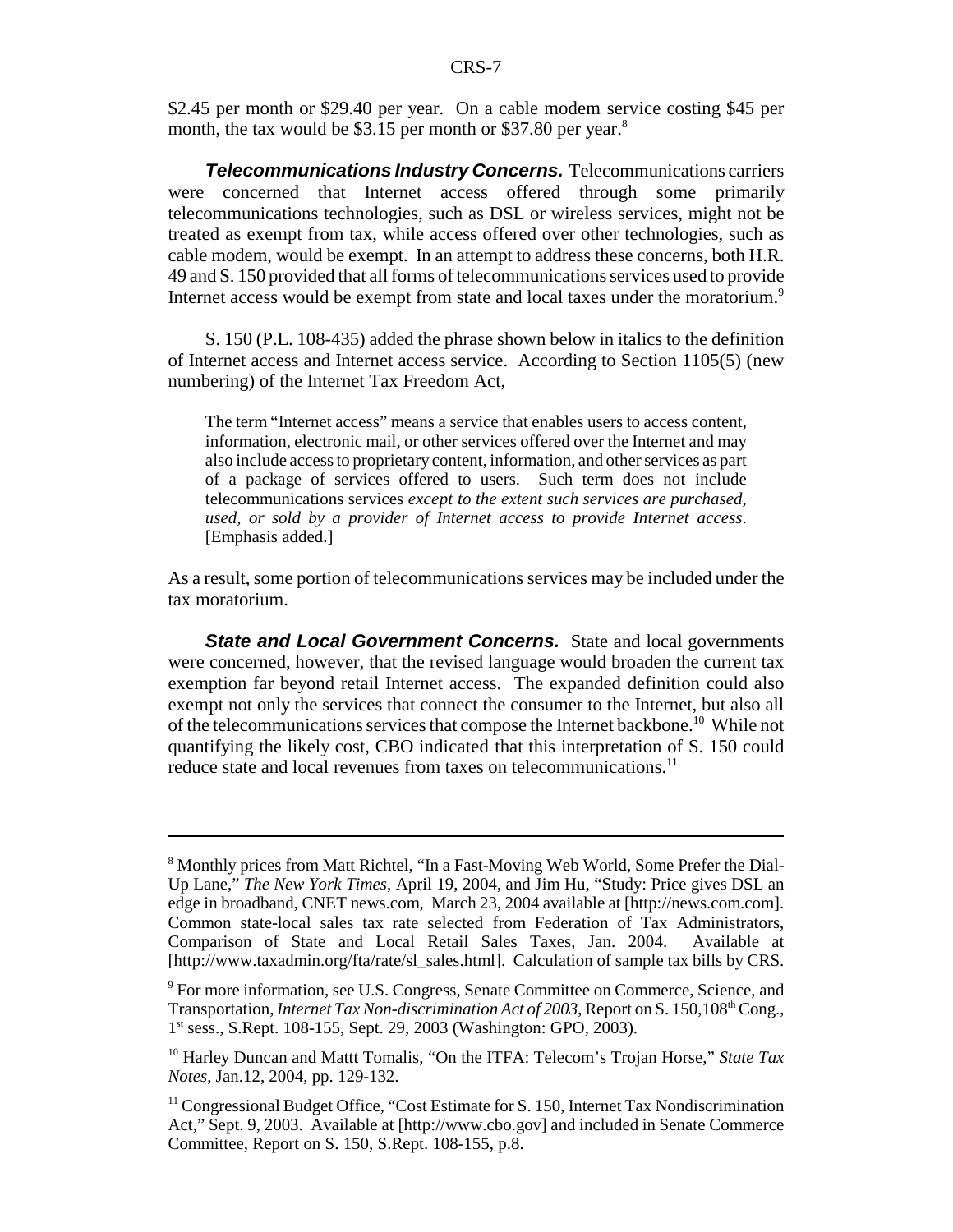A report issued in September 2003 by the Multistate Tax Commission (MTC) estimated that H.R. 49 would cost state and local governments from \$4 billion to \$8.75 billion annually by 2006. This estimate did not include potential losses from bundling of services. It did include the reduction of sales, excise, income, property, and other business taxes on Internet access and telecommunications. In contrast, if the moratorium were limited to sales taxes solely on Internet access to customers (the so-called last mile of service), including broadband, and removing the grandfathering, the cost would be limited to approximately \$500 million in 2006.<sup>12</sup>

S. 150 (P.L. 108-435) made explicit that the term "tax on Internet access" does not include a tax levied on net income, capital stock, net worth, or property value. It extended the grandfather protection for existing Internet access taxes until November 1, 2007, with the exception of Wisconsin where protection ends on November 1, 2006. It explicitly protected the Texas municipal access line fee; this protects the ability of Texas municipalities to collect franchise fees from telecommunications providers that use public lands.

In addition, state and local governments were concerned that with the growth of Internet telephony (Voice over Internet Protocol, VoIP), there would be less traditional telephone service (POTS) remaining in the tax base. Currently, state and local taxes on voice telephone services produce \$12 billion in annual revenues.<sup>13</sup> S. 150 (P.L. 108-435) clarified that the tax moratorium does not apply to VoIP services, which may be taxed. H.R. 4129 and S. 2281 as introduced would have prohibited state and local taxation of VoIP applications.<sup>14</sup>

*Bundling of Services.* The breadth of coverage in the first sentence of the definition of Internet access shown above gives rise to concern on the part of state and local revenue departments that the tax-protection of Internet access may extend to "bundled" products and services that might otherwise be taxable if purchased on their own. These could include data and information services, cable television, books, magazines, games, music, and video on demand, for example. These types of products and services can be offered online and sold as part of an Internet access service.<sup>15</sup>

 $12$  Dan Bucks, Elliott Dubin, and Ken Beier, "Revenue Impact on State and Local Governments of Permanent Extension of the Internet Tax Freedom Act" (Washington: Multistate Tax Commission), Sept. 24, 2003. Available at [http://www.mtc.gov].

<sup>&</sup>lt;sup>13</sup> Michael Mazerov, "A Permanent Ban on Internet Access Taxation Risks Serious Erosion of State and Local Telephone Tax Revenue as Phone Calls Migrate to the Internet," Center on Budget and Policy Priorities, Washington, DC, Feb. 11, 2004, p. 1. Available at [http://www.cbpp.org].

 $14$  For objections to a tax prohibition on VoIP, see Michael Mazerov, "Proposed 'Voice over Internet Protocol Regulatory Freedom Act' Threatens to Strip States and Localities of Billions of Dollars in Annual Tax Revenues," Center on Budget and Policy Priorities, Washington, DC, July 20, 2004. Available at [http://www.cbpp.org].

<sup>&</sup>lt;sup>15</sup> Harley Duncan and Matt Tomalis, "On the Internet Tax Freedom Act: The Forgotten First Sentence," *State Tax Notes*, March 29, 2004, pp. 1105-1108.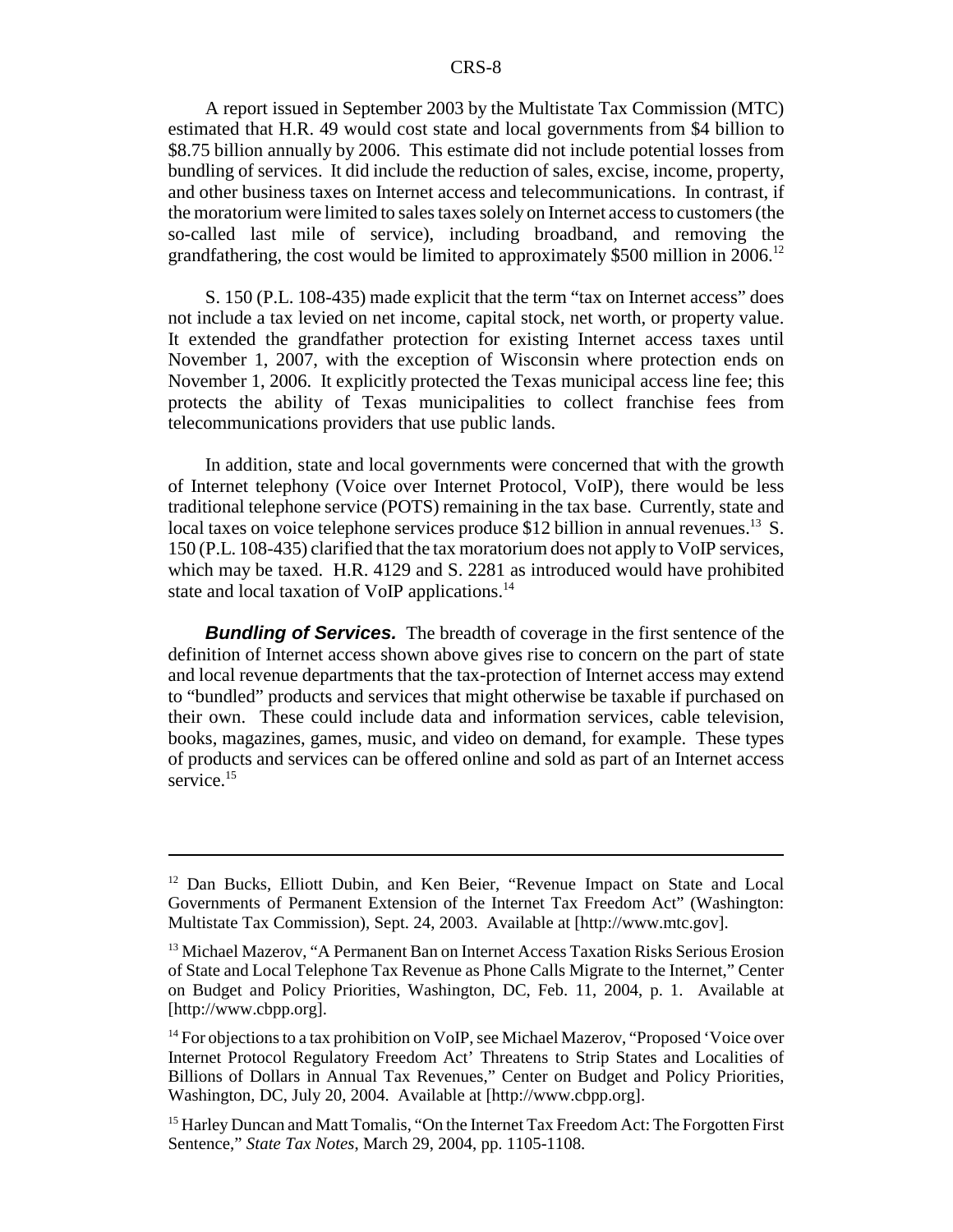S. 150 (P.L. 108-435) included a new accounting rule that addressed the bundling issue. Under this rule, Internet access service may be taxable if access fees are aggregated with fees for otherwise taxable telecommunications services. If the Internet access provider can reasonably identify the charges for Internet access, then the Internet access is not taxable.

*Funding Universal Service.* Some members of Congress were concerned about protecting the financing source for the Universal Service Fund  $(USF)^{16}$ . The USF is administered by the Universal Service Administrative Company, an independent not-for-profit organization operating under the auspices of the Federal Communications Commission (FCC). The USF is financed by mandatory contributions from interstate telecommunications carriers.<sup>17</sup> A company's USF contribution is a percentage of its interstate and international end-user revenues.<sup>18</sup> Some states also levy charges on the intrastate retail revenues of telecommunications carriers for their state's universal service fund.<sup>19</sup>

Supporters of the universal service programs were concerned that efforts to protect Internet access and associated telecommunications services should not reduce the funding base for universal service. S. 150 (P.L. 108-435) does not prevent the federal government or the states from imposing or collecting the fees or charges on telecommunications that are used to finance the universal service program. Nor does it prevent states or local governments from collecting fees or charges to support 911 or E-911 (emergency) services. Nor does it affect any federal or state regulatory proceeding that is not related to taxation.

**Multiple Taxes.** The ban on multiple taxes prohibits more than one state, or more than one local jurisdiction at the same level of government (i.e., more than one county or one city) from imposing a tax on the same transaction — unless a credit is offered for taxes paid to another jurisdiction. However, the state, county, and city in

<sup>&</sup>lt;sup>16</sup> The USF subsidizes telephone service to low income consumers and to high-cost rural and insular areas. Through the E-rate or education-rate program instituted by the Telecommunications Act of 1996, the USF also subsidizes telecommunications discounts for schools and libraries. Also as a result of the 1996 Act, the USF subsidizes communications links between rural health care providers and urban medical centers. For further information on the E-rate program, see CRS Issue Brief IB98040, *Telecommunications Discounts for Schools and Libraries: The "E-Rate" Program and Controversies*, by Angele A. Gilroy.

<sup>&</sup>lt;sup>17</sup> All telecommunications providers that provide service between states must contribute to the USF. This includes long distance companies, local telephone companies, wireless telephone companies, paging companies, and payphone providers.

 $18$  The percentage, known as the contribution factor, is set quarterly, and varies depending on the financing needs of the universal service programs. The federal universal service contribution factor for the third quarter of 2003 was 0.095 or 9.5%. The proposed contribution factor for the fourth quarter of 2004 was 0.089 or 8.9%. Federal Communications Commission, Contribution Factors and Quarterly Filings, available at [http://www.fcc.gov/wcb/universal\_service/quarter.html].

 $19$  State charges are typically levied on the intrastate retail revenues of wireline carriers and, in some states, wireless carriers as well.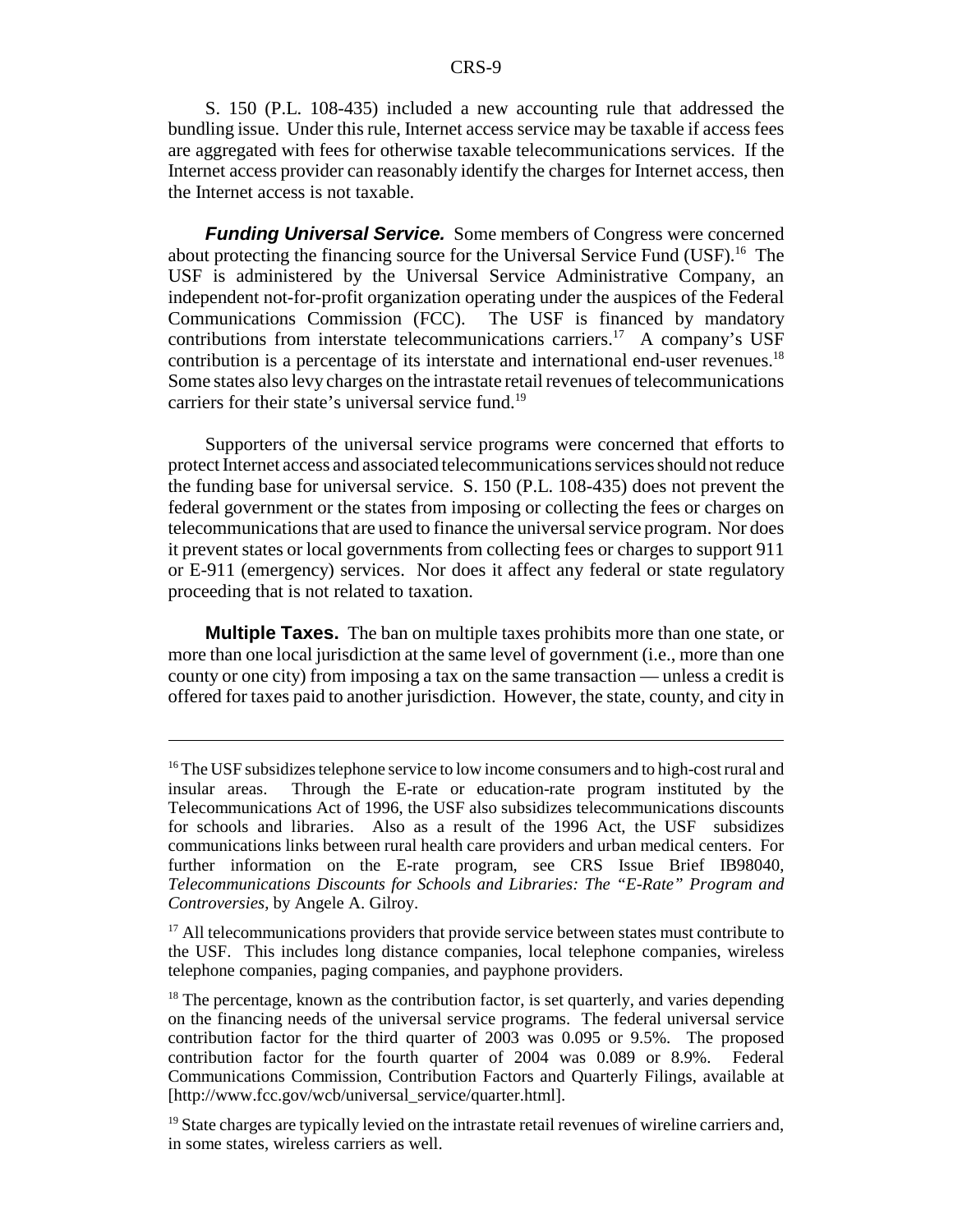which an electronic commerce transaction takes place could all levy their sales taxes on the transaction.

**Discriminatory Taxes.** In practice, the ban on discriminatory taxes on electronic commerce means that transactions arranged over the Internet are to be taxed in the same manner as mail order or telephone sales. Under the current judicial interpretation of nexus as applied to mail-order sales, a state cannot require an out-ofstate seller to collect a use tax from the customer unless the seller has a physical presence in the taxing state.<sup>20</sup> (A use tax is the companion tax to the sales tax, applicable to interstate sales.) Congress or the Supreme Court would need to act to grant or approve the states' ability to require out-of-state tax collection, whether the transaction was arranged over the Internet or by mail-order, telephone, or other means.

The second part of the ITFA's definition of discriminatory tax lists conditions under which a remote seller's use of a computer server, an Internet access service, or online services does not establish nexus. These circumstances include the sole ability to access a site on a remote seller's out-of-state computer server; the display of a remote seller's information or content on the out-of-state computer server of a provider of Internet access service or online services; and processing of orders through the out-of-state computer server of a provider of Internet access service or online services. Some businesses have taken advantage of these nexus limits in the ITFA's definition of discriminatory tax to establish what are referred to as Internet kiosks or dot-com subsidiaries. The businesses claim that these Internet-based operations are free from sales and use tax collection requirements. Critics object that these methods of business organization are an abuse of the definition of discriminatory tax.

#### **Streamlined Sales Taxes and Remote Collection Authority**

In the  $106<sup>th</sup>$  and  $107<sup>th</sup>$  Congresses, the debate surrounding legislation to extend the Internet tax moratorium was linked to the states' quest for sales and use tax collection authority. The issue is whether Congress is willing to grant states the authority to require remote (out-of-state) sellers to collect use taxes on interstate sales conditioned on a simplification of state and local sales and use tax systems. Bills were introduced that enumerated criteria for a simplified sales and use tax system and procedures for Congress to grant tax collection authority — in conjunction with an extension of the moratorium.

In contrast, in the  $108<sup>th</sup>$  Congress, the sales tax issue was pursued separately from the moratorium. Companion bills H.R. 3184 (Istook and Delahunt) and S. 1736 (Enzi) would have granted states that comply with the Streamlined Sales and Use Tax Agreement the authority to require remote sellers to collect state and local use taxes on interstate sales.

<sup>20</sup> For additional discussion, see CRS Report RS21537, *State Sales Taxation of Internet Transactions*, by John R. Luckey.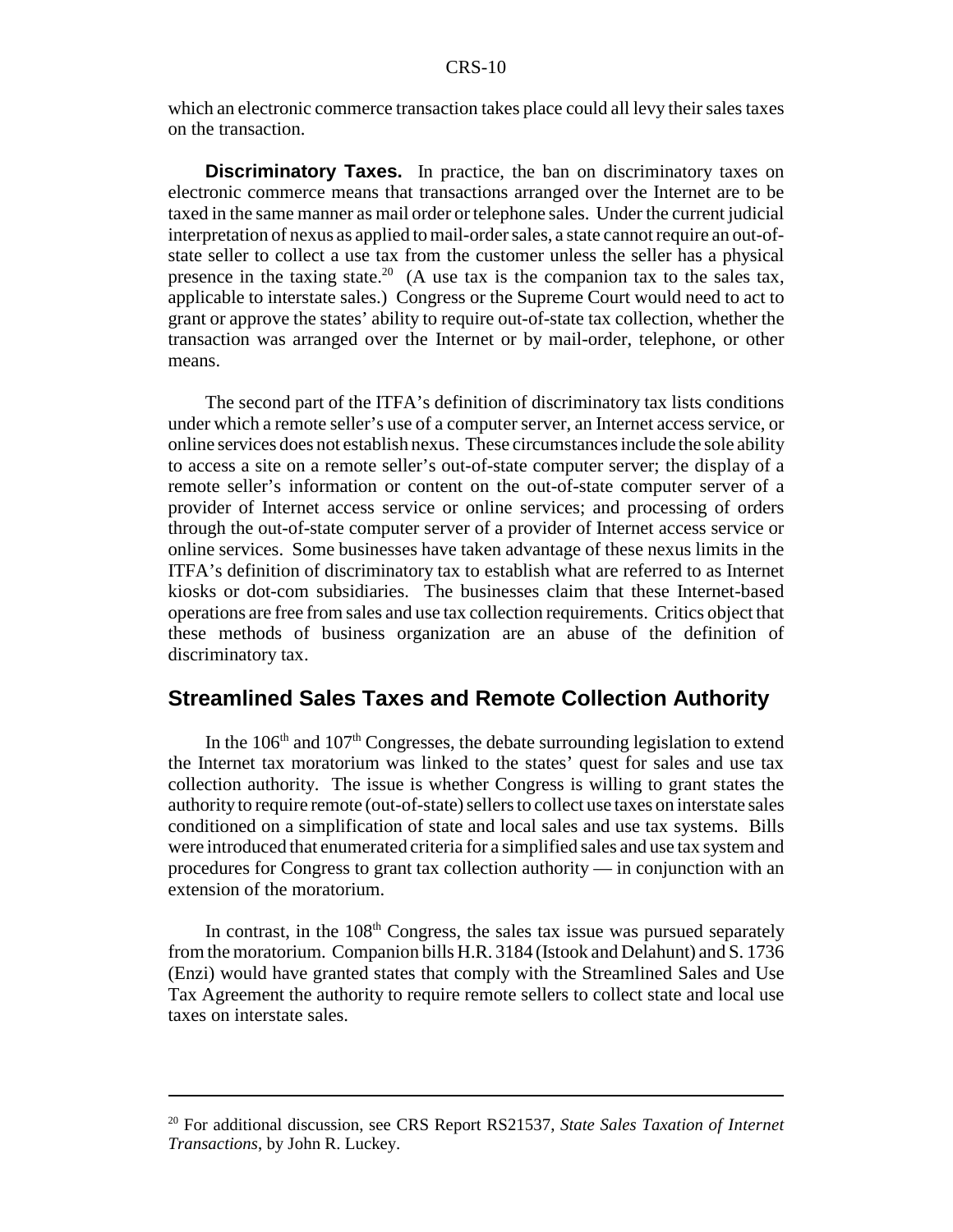The chairmen of the committees of jurisdiction in both the House and Senate indicated that they wanted to pursue the moratorium extension independently from the sales tax issue. Representative Cannon, Chairman of the Subcommittee on Commercial and Administrative Law of the House Judiciary Committee, and Senator McCain, Chairman of the Senate Committee on Commerce, Science, and Transportation, each indicated that his committee would hold a hearing on the sales tax issue, in addition to the hearing held on the moratorium extension. The House Subcommittee on Commercial and Administrative Law held an oversight hearing on October 1, 2003.<sup>21</sup>

Under current law, a vendor with substantial nexus (usually defined as physical presence) in its customer's state collects the state (and local) sales tax on sales arranged over the Internet (or by telephone, mail order, or other means). In contrast, an out-of-state vendor without substantial nexus in the customer's state is not required to collect the sales tax.<sup>22</sup> Technically, the customer is required to remit a "use" tax to his or her state of residence.<sup>23</sup> In practice, however, use tax compliance by non-business purchasers is low. Because of this low compliance, many states have long wanted to require out-of-state vendors without physical presence in the respective states (referred to as remote sellers) to collect the use tax from the customer. This would apply to all interstate sales, whether arranged over the Internet or by catalog, telephone, or other means.

Acknowledging administrative complexity as a major obstacle to remote collection, the states began a concerted effort to simplify state and local sales and use tax through the Streamlined Sales Tax Project (SSTP). The project commenced in March 2000, midway through the initial ITFA moratorium (October 1998 - October 2001). The SSTP continued its work after the moratorium was extended in November 2001. As of November 12, 2002, the SSTP reported that 34 states and the District of Columbia approved a model interstate agreement to simplify their sales tax systems, known as the Streamlined Sales and Use Tax Agreement. The agreement establishes uniform definitions for taxable goods and services and requires that a participating state and local government have only one statewide tax rate for each type of product by 2006. Each state would retain the power to define taxable products and establish the tax rate. The agreement provides for streamlined tax administration and audit requirements for sellers.

<sup>&</sup>lt;sup>21</sup> U.S. Congress, House, Committee on the Judiciary, Subcommittee on Commercial and Administrative Law, *Streamlined Sales and Use Tax Agreement: States' Efforts to Facilitate Sales Tax Collection from Remote Vendors*, oversight hearing, 108<sup>th</sup> Cong., 1<sup>st</sup> sess., serial no. 57, Oct. 1, 2003 (Washington: GPO, 2003). Available at [http://judiciary.house.gov/].

 $^{22}$  In 1967 and again in 1992, the Supreme Court concluded that the complexity of the state and local sales tax systems imposed an undue burden on interstate commerce. The Court invited the Congress to take action on this issue. See the following decisions: National Bellas Hess, Inc. *v.* Illinois Department of Revenue, 386 U.S. 753 (1967) and Quill Corp. *v.* North Dakota, 504 U.S. 298 (1992).

 $23$  The use tax is the companion tax to the sales tax and was created to ensure that cross border transactions are not favored in the state tax code.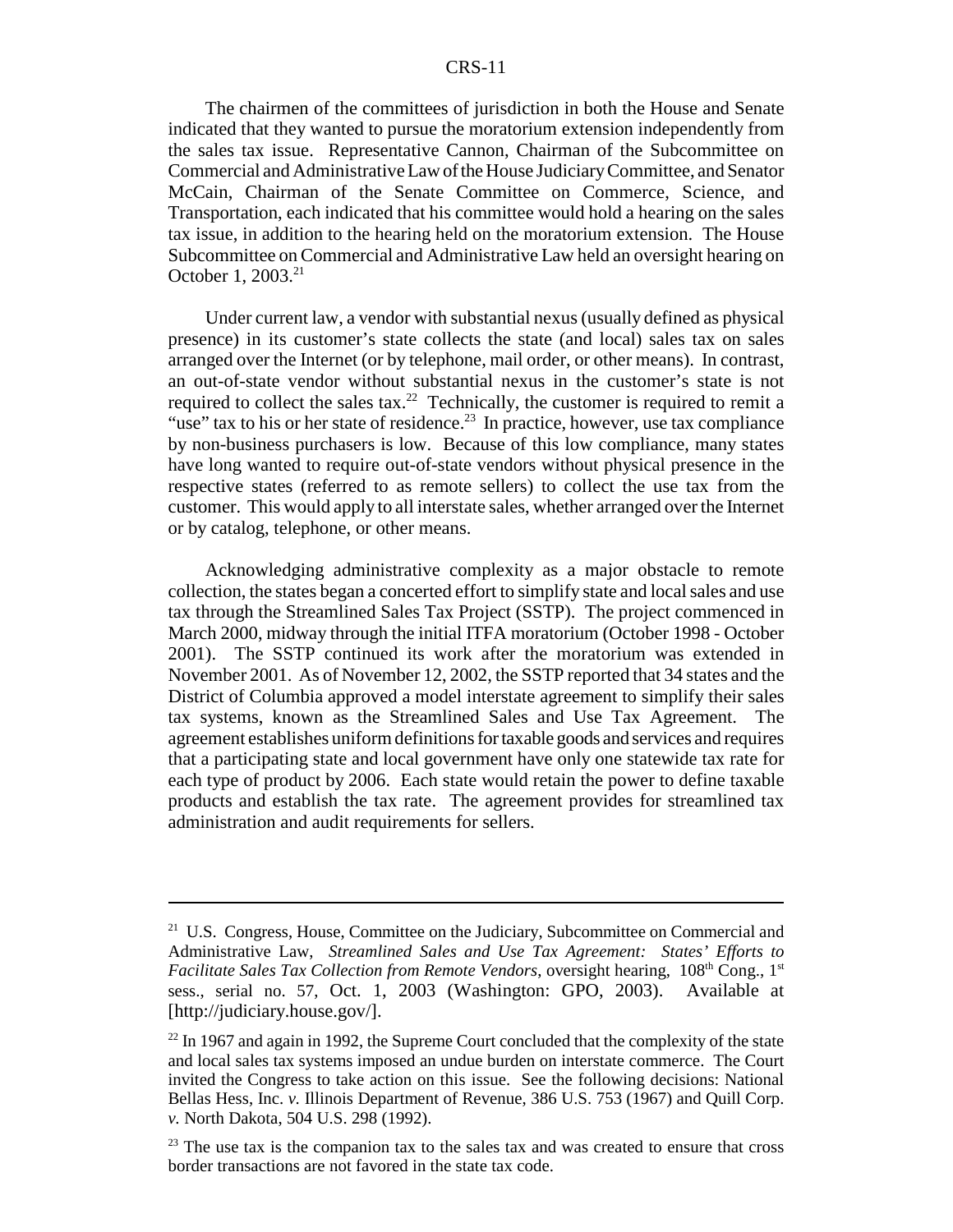During their 2003 sessions, many state legislatures considered legislation to bring their own state and local sales tax laws into conformity with the model tax agreement. For the agreement to come into effect, at least 10 states representing at least 20% of the combined population of the 45 states with state sales taxes were required to petition for membership into the agreement and be found to be in conformance with the agreement. (There is some question about whether in order to qualify as conforming, 10 states must simply approve the agreement or must actually change the administration of their sales tax systems to conform with the agreement.) As of April 2004, 20 states had enacted legislation conforming with all or part of the agreement.<sup>24</sup> The combined population of these 20 states represents approximately 30% of the population of states with sales taxes. The states have yet to petition for membership in the compact. October 1, 2005, is the target date for making the compact's governing board operational. Collection by sellers of sales and use taxes on remote sales is to remain voluntary under the agreement until either Congress or the Supreme Court acts to make collection mandatory.

Separately, a coalition of a few nationwide sellers reached agreements with 38 states and the District of Columbia to begin collecting their use taxes voluntarily, starting February 3, 2003, in exchange for amnesty on previously uncollected taxes. Among the retailers participating initially were Wal-Mart Stores Inc., Target Corp., and Toys R Us Inc. Other retailers have entered into similar voluntary agreements.

#### **Business Activity Tax (BAT) Nexus Standards**

The possibility that states could be authorized to require remote vendors to collect sales and use taxes on interstate sales raised concerns that states would then attempt to impose income and other business taxes on those vendors. In response, some multistate businesses asked Congress to clarify nexus standards for state and local business activity taxes  $(BATs).^{25}$  Past court decisions and the landmark P.L. 86-272 enacted in 1959 (15 U.S.C. 381 et seq.) established physical presence as the standard for sufficient nexus, but only for the sale of tangible goods, and only for taxes on net income.

Congress clarified nexus in P.L. 86-272 by identifying those activities which would *not* establish nexus. Generally, soliciting the sale of tangible goods in a state for shipment by common carrier from locations outside the state would not be sufficient to trigger nexus. Thus, for products shipped across state lines, state corporate income taxes are levied at the *source*, not the *destination*, of the product.

<sup>&</sup>lt;sup>24</sup> Streamlined Sales Tax Project, State Legislative Status of Streamlined Sales and Use Tax Agreement (as of July 1, 2004). Available at [http://www.streamlinedsalestax.org] under St. Legislative Status.

<sup>&</sup>lt;sup>25</sup> Business activity taxes are commonly thought of as corporate income taxes, but may also include franchise taxes, business license taxes, business and occupation taxes, a tax on gross receipts, gross income or gross profits, value-added taxes, single business taxes, and capital stock taxes. They do not include taxes on transactions, like sales and use taxes or excise taxes.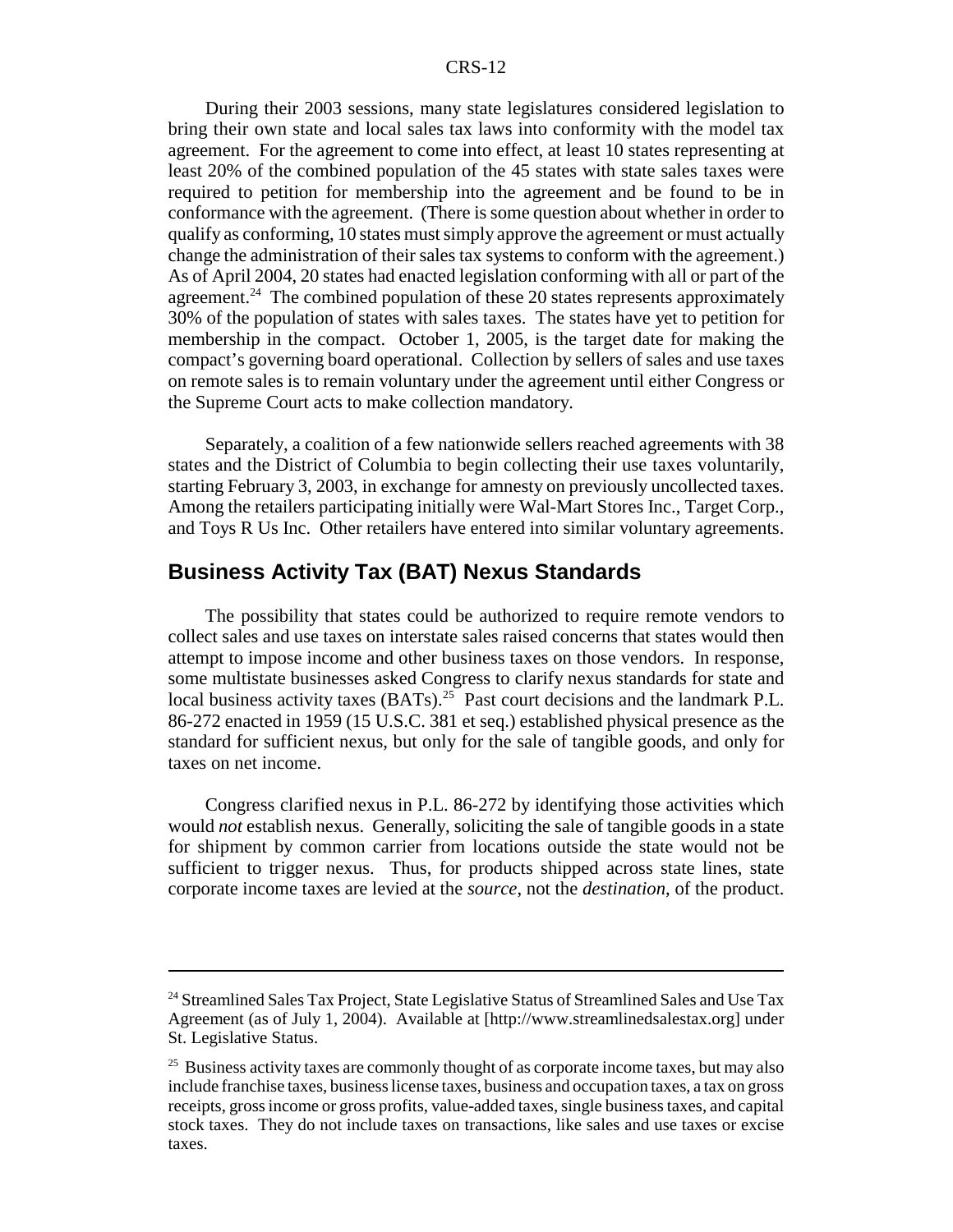Proponents of federally defined nexus standards contend that current federal law does not sufficiently define substantial nexus. The issue before Congress is whether to codify nexus rules for intangible property and services, not just tangible goods. Currently, each state independently implements rules that establish nexus for economic activities that are not covered by P.L. 86-272. Although state rules are very similar for many services and activities, there is still significant variation among states on the threshold for establishing nexus. In theory, Congress could establish uniform federal standards for imposing state business activity taxes on out-of-state businesses.

Some representatives of state and local governments, however, are concerned that enacting federal nexus guidelines could restrict their ability to levy corporate income taxes or other BATs on business activities conducted in their state. For example, if Congress implemented thresholds at the midpoint level of all existing state nexus rules, by definition, many states would lose taxpayers that did not meet the new standard for substantial nexus. The states with the lowest nexus thresholds would fare the worst under such a scenario.

The remote collection authority bills offered in earlier Congresses typically provided that out-of-state vendors that collected sales and use taxes would not then be subject to business activity taxes by virtue of their tax collection for the state.<sup>26</sup> In the  $108<sup>th</sup>$  Congress, as in the past, the BAT nexus issue was kept separate from both the extension of the Internet tax moratorium and the sales tax simplification issue. H.R. 3220 (Goodlatte and Boucher) would have established physical presence as the nexus standard for levying state and local business activity taxes on interstate commerce. It would have extended the protections of P.L. 86-272 to all sales (including services and intangible property, not just tangible personal property) and to other state and local business activity taxes, not just net income taxes.<sup>27</sup>

## **Action in the 108th Congress**

#### **Moratorium Legislation**

Several bills to extend the Internet tax moratorium were introduced in the  $108<sup>th</sup>$ Congress. H.R. 49 was amended and reported by the House Judiciary Committee on July 16, 2003, and approved by the House on September 17, 2003. S. 150 was amended and approved by the Senate on April 29, 2004. S.Con.Res. 146, which made two modifications to S. 150, was approved by the Senate on November 17, 2004. The House approved both S. 150 and S.Con.Res. 146 on November 19.

<sup>26</sup> For more on state BATs, see CRS Report RL32297, *State Corporate Income Taxes: A Description and Analysis,* by Steven Maguire.

 $27$  For a critique of H.R. 3220 from the vantage point of states, see Michael Mazerov, "Proposed 'Business Activity Tax Nexus' Legislation Would Seriously Undermine State Taxes on Corporate Profits and Harm the Economy," Council on Budget and Policy Priorities, Washington, DC, revised Oct. 4, 2004. Available at [http://www.cbpp.org].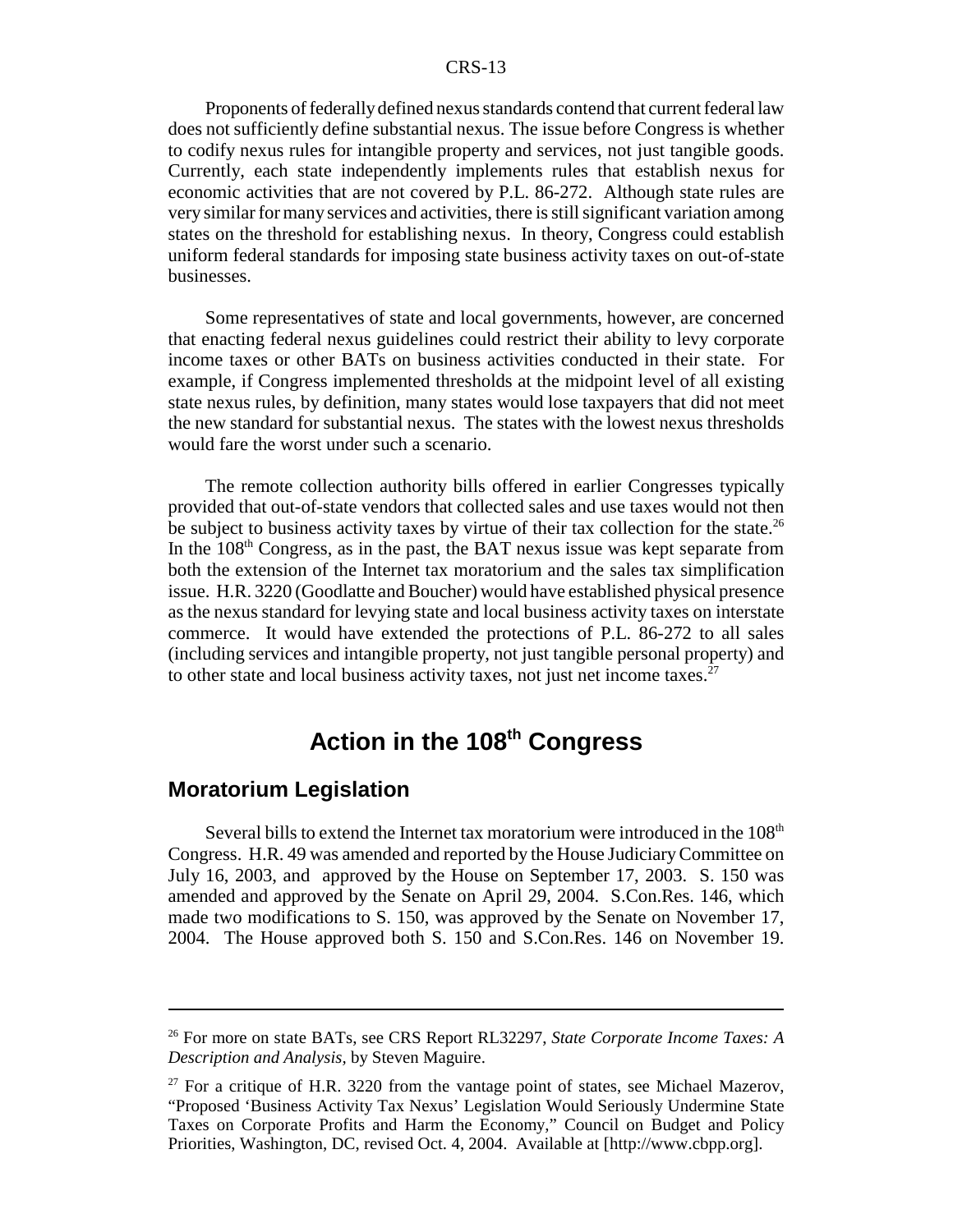President George W. Bush signed S. 150 into law, P.L. 108-435, on December 3, 2004.

Both H.R. 49 and S. 150 expanded the definition of Internet access to ensure technological neutrality. The two bills differed on the treatment of existing Internet access taxes and the length of the moratorium. H.R. 49 would have imposed a permanent moratorium and would have immediately removed the grandfathering protection provided to states with Internet access taxes in place prior to October 1, 1998. S. 150 (P.L. 108-435), in contrast, extended the moratorium for four years, extended the grandfathering for pre-1998 taxes for the life of the moratorium, and grandfathered pre-2003 taxes (on DSL services) for two years. Following is a summary of selected Internet-related legislation beginning with legislation originating in the House.

**H.R. 49.** The Internet Tax Nondiscrimination Act was introduced by Representative Cox on January 7, 2003, and was referred to the House Committee on the Judiciary. A hearing on H.R. 49 was held by the Subcommittee on Commercial and Administrative Law on April 1, 2003. Subcommittee consideration and markup occurred on May 22, 2003. A technical amendment in the nature of a substitute was approved by voice vote. The amended bill was forwarded to the full committee.

On July 16, 2003, the House Judiciary Committee held a markup of H.R. 49, approved one amendment, and reported the amended H.R. 49 to the full House (H.Rept. 108-234). The approved amendment was introduced on a bipartisan basis by Representative Watt (D) and Subcommittee Chairman Cannon  $(R)$ .<sup>28</sup> It was intended to provide technological neutrality in the exemption from taxes on Internet access, without regard to the means by which Internet access is delivered. The amendment added to the definition of Internet access (in Section 1104(5) of the original Internet Tax Freedom Act) the phrase shown below in italic type:

(5) INTERNET ACCESS. — The term "Internet access" means a service that enables users to access content, information, electronic mail, or other services offered over the Internet, and may also include access to proprietary content, information, and other services as part of a package of services offered to users. Such term does not include telecommunications services, *except to the extent such services are used to provide Internet access*. 29 [Emphasis added.]

<sup>&</sup>lt;sup>28</sup> The language of the Watt-Cannon amendment that was approved in the full Judiciary Committee was different from the Watt amendment introduced but withdrawn in the Subcommittee on Commercial and Administrative Law.

<sup>&</sup>lt;sup>29</sup> The highlighted phrase was also added to the definition of "Internet access service" in Section  $1101(e)(3)(D)$  of the Internet Tax Freedom Act. This pertains to the exception to the moratorium for making communications for commercial purposes that include material harmful to minors, if access by minors is not restricted. The addition of the phrase keeps the definition of "Internet access service" similar to the definition of "Internet access" in the ITFA. However, in this section the phrase may be redundant, because under Section  $1101(e)(2)$  neither (A) a telecommunications carrier engaged in the provision of a telecommunications service, nor (B) a person engaged in the business of providing an (continued...)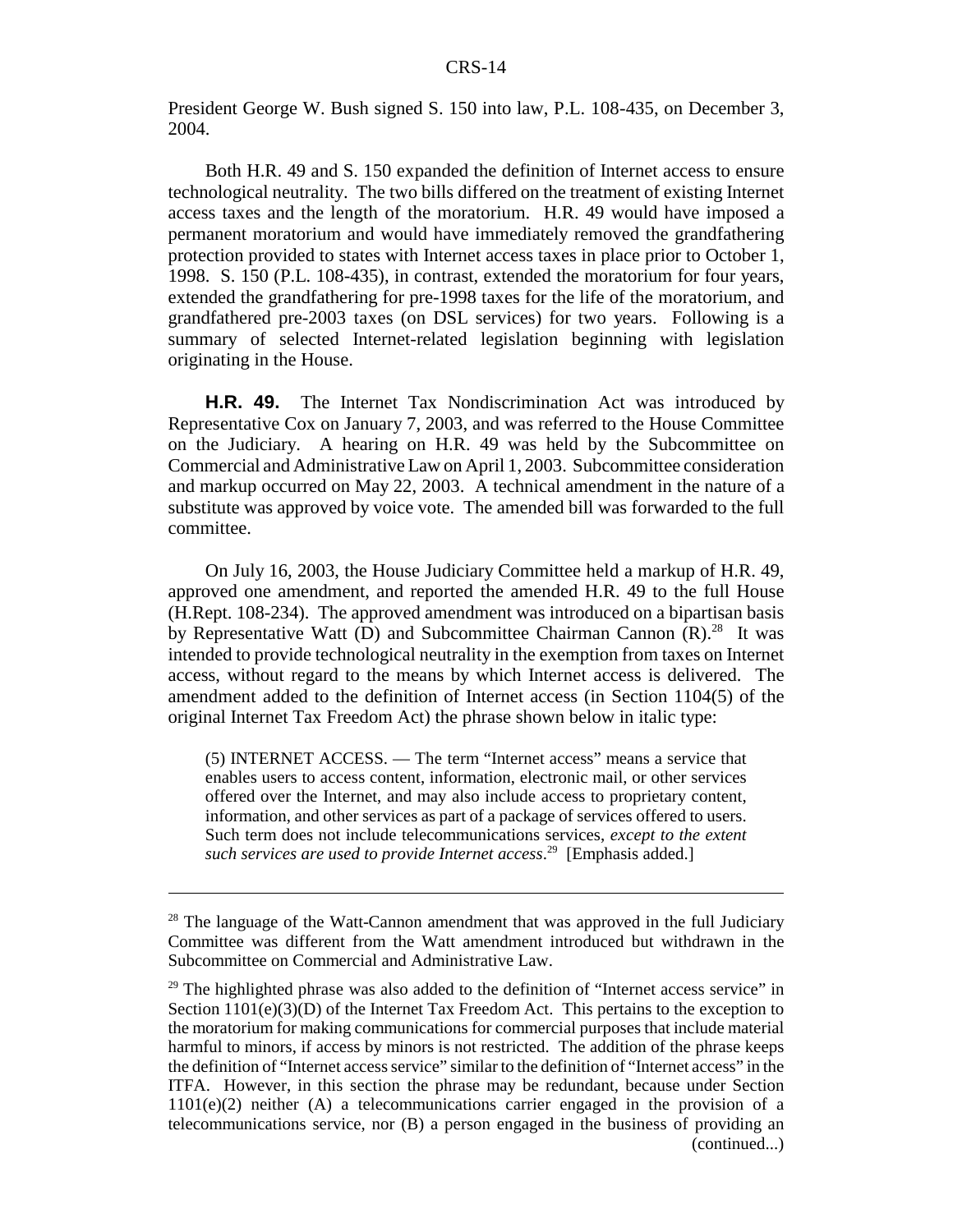The amendment intended to treat all Internet access services — including DSL, wireless services (WiFi), or satellite — the same as Internet access service delivered via dial-up connections. However, the language of the amendment could also have exempted underlying telephone and cable services used to provide Internet access. These underlying telecommunications services are often taxed by state and local governments. Furthermore, with the removal of the grandfather clause that protects taxes on Internet access that were generally imposed and actually enforced prior to October 1, 1998, the moratorium might also have been interpreted to include other taxes on Internet access providers, such as income and property taxes.

In its cost estimate of July 21, 2003, the Congressional Budget Office (CBO) determined that H.R. 49, as ordered reported by the House Judiciary Committee, would have imposed an intergovernmental mandate. CBO estimated that repealing the grandfather clause would lead to revenue losses (on Internet access) totaling \$80 million to \$120 million per year for the group of approximately 10 states and several local governments that were then taxing Internet access. This amount alone exceeded the threshold of \$59 million in 2003 established by the Unfunded Mandates Reform Act (UMRA). In addition, amending the definition of Internet access (with the Watt-Cannon amendment) could have exempted some telecommunications services used to provide Internet access that were otherwise subject to state and local taxes under current ITFA law.<sup>30</sup> The presence of an unfunded intergovernmental mandate in excess of the threshold amount means that a point of order may be raised when a bill is considered on the House or Senate floor.<sup>31</sup>

H.R. 49 was brought to the House floor on September 17, 2003, under a suspension of the rules. This procedure, designed for noncontroversial bills, provides for an up-or-down vote with no floor amendments and requires a two-thirds majority vote. Despite objections from representatives of states with grandfathered Internet access taxes, the House passed H.R. 49, as reported by the Judiciary Committee, by voice vote.

**H.R. 1481.** Internet Growth and Freedom Act of 2003. H.R. 1481 would have temporarily extended the moratorium imposed by the Internet Tax Freedom Act for five years, until November 1, 2008. The bill would have continued the grandfather protection for pre-existing Internet access taxes. H.R. 1481 was introduced by Representative Lofgren on March 27, 2003, and referred to the Committee on the Judiciary.

**H.R. 4129.** VoIP Regulatory Freedom Act of 2004. The bill was similar to S. 2281 as introduced. It would have reserved to the federal government the responsibility and authority to regulate the offering or provision of a voice-over-

 $29$  (...continued)

Internet access service, is considered as making a communication of material for commercial purposes.

<sup>&</sup>lt;sup>30</sup> Congressional Budget Office, "Cost Estimate for H.R. 49, Internet Tax Nondiscrimination Act." Available at [http://www.cbo.gov].

<sup>&</sup>lt;sup>31</sup> For an explanation of congressional procedures required under UMRA, see CRS Report RS20058, *Unfunded Mandates Reform Act Summarized*, by Keith Bea and Richard S. Beth.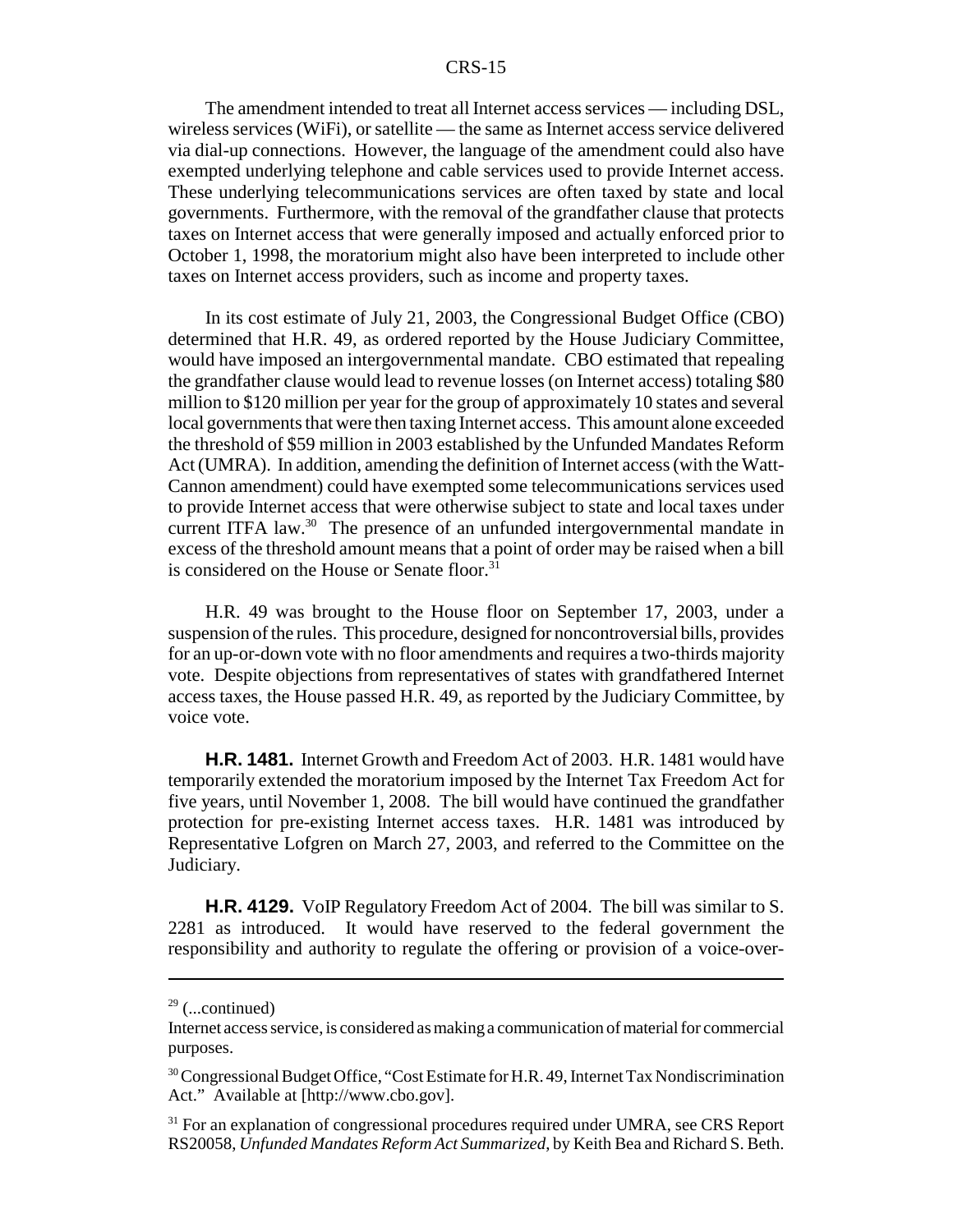Internet-protocol (VoIP) application. It would have enumerated several responsibilities for the Federal Communications Commission. It would have prohibited state regulation of VoIP. The bill would have prohibited state or local governments from imposing a tax or other charge for the purpose of generating revenues for governmental purposes on the offering or provision of a VoIP application. An exemption was provided for fees imposed for a specific privilege, service, or benefit conferred. H.R. 4129 was introduced by Representative Pickering on April 2, 2004. It was referred to the Committee on Energy and Commerce and subsequently the Subcommittee on Telecommunications and the Internet, and to the Committee on the Judiciary.

**S. 52.** Internet Tax Nondiscrimination Act. S. 52 would have permanently extended the moratorium imposed by the Internet Tax Freedom Act. This bill would have removed the grandfathering protection for taxes on Internet access that were generally imposed and actually enforced prior to October 1, 1998, by removing from the ITFA the grandfather clause and the definition of generally imposed and actually enforced taxes. This bill was the companion to H.R. 49. S. 52 was introduced on January 7, 2003, by Senator Wyden. It was referred to the Committee on Commerce, Science, and Transportation.

**S. 150 (2003 actions).** Internet Tax Non-discrimination Act of 2003. S. 150 was introduced on January 13, 2003, by Senator Allen and was referred to the Committee on Commerce, Science, and Transportation. The Committee held a hearing on S. 150 on July 16, 2003. It marked up the bill on July 31, 2003. An amendment in the nature of a substitute offered by Senator Allen and co-sponsor of S. 150, Senator Wyden, was approved by voice vote and the amended bill was ordered reported favorably. On September 29, 2003, S. 150 was reported by the Commerce Committee (S.Rept. 108-155) and sequentially referred to the Finance Committee for a period of up to 30 days. The bill was discharged from the Finance Committee with no changes on October 29, 2003.

The first two sections of S. 150 as amended by the Commerce Committee were similar to H.R. 49 as passed by the House. The first section named the bill the Internet Tax Non-discrimination Act. The second section would have permanently extended the moratorium, removed the grandfathering protection for existing taxes on Internet access, and made conforming amendments to remove the reference to grandfathered taxes elsewhere in the ITFA. It would have added to the definitions of Internet access and Internet access services the phrase "...except to the extent such services are used to provide Internet access" following "telecommunications services," just as was added to H.R. 49 by the Watt-Cannon amendment in the House Judiciary Committee. Senators Allen and Wyden agreed to refine the definition of Internet access to better reflect their intentions to protect Internet access from taxation and not the underlying communications medium. They also intended that the moratorium be neutral with respect to whatever technology is used to provide Internet access. The Commerce Committee report on S. 150 (S.Rept. 108-155)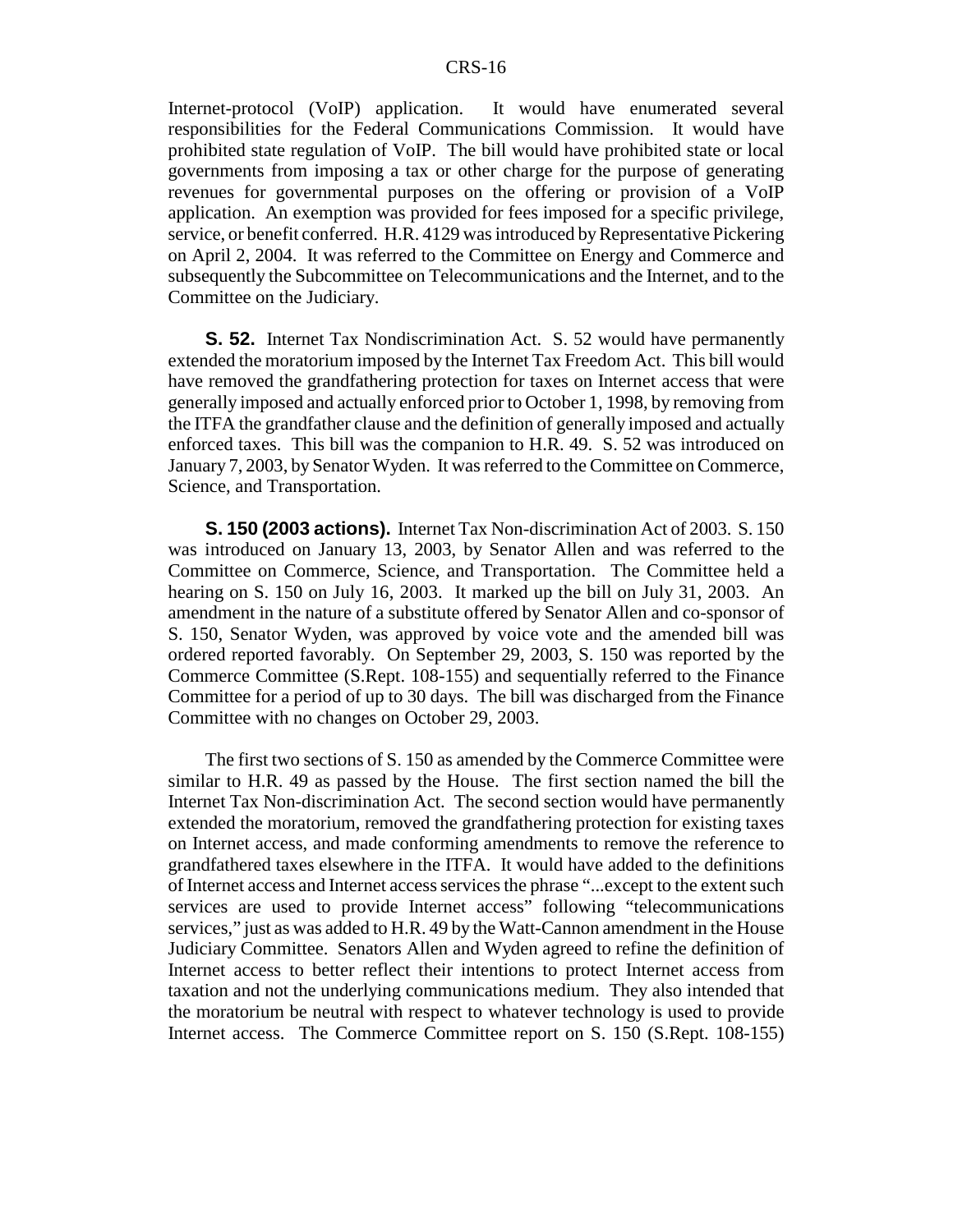spelled out the committee's intentions with regard to the amended definition of Internet access.<sup>32</sup>

In addition, S. 150 as ordered reported, included a third section that would have continued to grandfather existing taxes on Internet access for three more years, until September 30, 2006. A fourth section of the bill clarified that the ITFA does not prevent the federal government or the states from imposing or collecting the fees or charges on telecommunications that are used to finance the universal service program authorized by Section 254 of the Communications Act of 1934.

For reasons similar to those given above with respect to H.R. 49, in its cost estimate for S. 150, the Congressional Budget Office determined that the bill as ordered reported by the Senate Committee on Commerce, Science, and Transportation would have imposed an intergovernmental mandate beginning in 2007, once the grandfathering protection was removed.<sup>33</sup> This meant that a point of order could be raised when the bill was considered on the Senate floor. The Senate began consideration of S. 150 on November 6, 2003. The bill was pulled on November 7, 2003, for further negotiation on the definition of Internet access.

**S. 150 (2004 actions).** Internet Tax Nondiscrimination Act. On April 27, 2004, Senator McCain offered a compromise amendment to S. 150, S.Amdt. 3048, which became the version of S. 150 approved by the Senate (93-3) on April 29, 2004. S. 150, as amended, would (1) extend the moratorium four years, through November 1, 2007; (2) expand the definition of Internet access to include both providers and buyers of Internet access; (3) grandfather Internet access taxes enforced before October 1, 1998, through November 1, 2007; (4) grandfather Internet access taxes enforced before November 1, 2003 (primarily taxes on DSL Internet access service) through November 1, 2005; and (5) exclude from the moratorium taxes on voice or similar service utilizing Internet Protocol (VoIP).

After bicameral negotiations, still more modifications to S. 150 were needed to gain House approval. On November 17, 2004, the Senate approved S.Con.Res. 146 by voice vote, making two modifications to S. 150. It restricted the grandfathering protection for Internet access taxes in Wisconsin to three years instead of four (until

 $32$  The modified definition of Internet access is meant to clarify that, under the ITFA, neither Internet access nor the transmission component of Internet access is subject to taxation. (Neither the access nor transmission component of DSL would be taxable.) This definition is not meant to affect state and local taxation of traditional telecommunications and other services not used to provide Internet access. It is not meant to exempt from state or local taxation otherwise taxable products or services bundled with Internet access. The lapse of grandfathering protection is not meant to affect the authority of state and local governments to assess and collect traditional sales and use taxes, excise taxes, property taxes, corporate income taxes, gross receipts taxes, business and occupation taxes, and other such taxes generally applied and not enumerated in section 1101(a) of the ITFA. U.S. Congress, Senate Committee on Commerce, Science, and Transportation, *Internet Tax Non-discrimination Act of 2003*, Report on S. 150, 108th Cong., 1st Sess., S.Rept. 108-155, Sept. 29, 2003 (Washington: GPO, 2003), pp. 2-4.

<sup>&</sup>lt;sup>33</sup> Congressional Budget Office, "Cost Estimate for S. 150, Internet Tax Nondiscrimination Act." Available at [http://www.cbo.gov].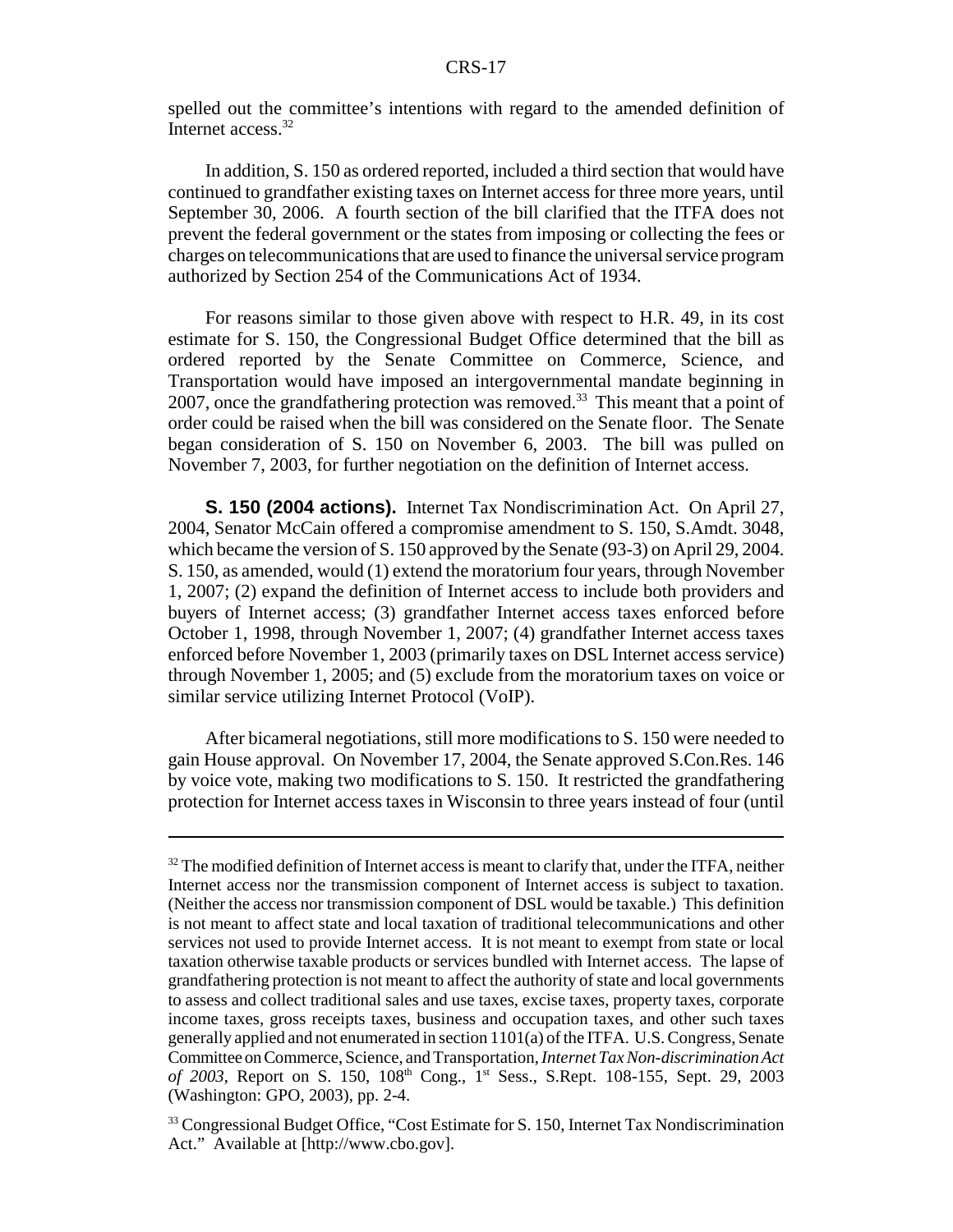November 1, 2006). It protected the Texas municipal access line fee, preserving the ability of Texas municipalities to collect franchise fees from telecommunications providers that use public lands. On November 19 the House approved both S. 150 and S.Con.Res. 146 by voice vote. President George W. Bush signed S. 150 into law, P.L. 108-435, on December 3, 2004.

**S. 2084.** Internet Tax Ban Extension and Improvement Act. S. 2084 would have (1) extended the Internet tax moratorium for two years (through October 31, 2005); (2) included in the moratorium taxes on Internet access delivered through DSL; (3) grandfathered all Internet access taxes that were imposed before November 1, 2003; (4) clarified the definition of Internet access services; and (5) implemented an accounting rule that would allow the taxation of Internet access if access were offered as part of a bundled package and the access provider did not separate Internet access charges from the other services. The inclusion of DSL in the definition of Internet access services addressed the concern that the moratorium should be neutral with respect to technology. However, the grandfather clause would have allowed states that were already levying taxes on DSL Internet access to continue to collect the tax. S 2084 was introduced by Senators Alexander and Carper on February 12, 2004, and referred to the Committee on Commerce, Science, and Transportation. Elements of S. 2084 were included in S. 150 as enacted.

**S. 2281.** VoIP Regulatory Freedom Act of 2004. A similar bill, H.R. 4129, was introduced in the House. S. 2281 focused on the taxation and regulation of Voice over Internet Protocol technology. It would have prohibited state taxation and regulation of VoIP-related technology. The legislation would have mandated that "...responsibility and authority to regulate the offering or provision of a voice-over-Internet-protocol application is reserved solely to the Federal Government." S. 2281 was introduced by Senator Sununu on April 5, 2004, and was referred to the Committee on Commerce, Science, and Transportation. Hearings were held on June 16. On July 22 the bill was ordered reported favorably with an amendment in the nature of a substitute. On November 19, 2004, S. 2281 was reported (without a written report) by Senator McCain with an amendment in the nature of a substitute. Among other substantial changes to the bill, the amended version dropped the provision that would have prevented state or local governments from imposing any tax, fee, surcharge, or other charge for the purpose of generating revenues for governmental purposes on the offering or provision of a VoIP application.

**S. 2348.** S. 2348 would have extended the moratorium through June 1, 2005, without other modifications to the original ITFA. The bill was introduced by Senators Enzi, Feinstein, and Hutchison on April 26, 2004, and placed on the Senate legislative calendar.

#### **Internet Commerce Related Legislation**

**H.R. 3184.** Streamlined Sales and Use Tax Act. H.R. 3184 was the companion to S. 1736. H.R. 3184 would have granted states that are parties to the Streamlined Sales and Use Tax Agreement (a multistate compact approved November 12, 2002) the authority to require remote sellers to collect and remit state and local sales and use taxes, even if the seller does not have a physical presence in the taxing state. This bill enumerated 18 minimum simplification requirements that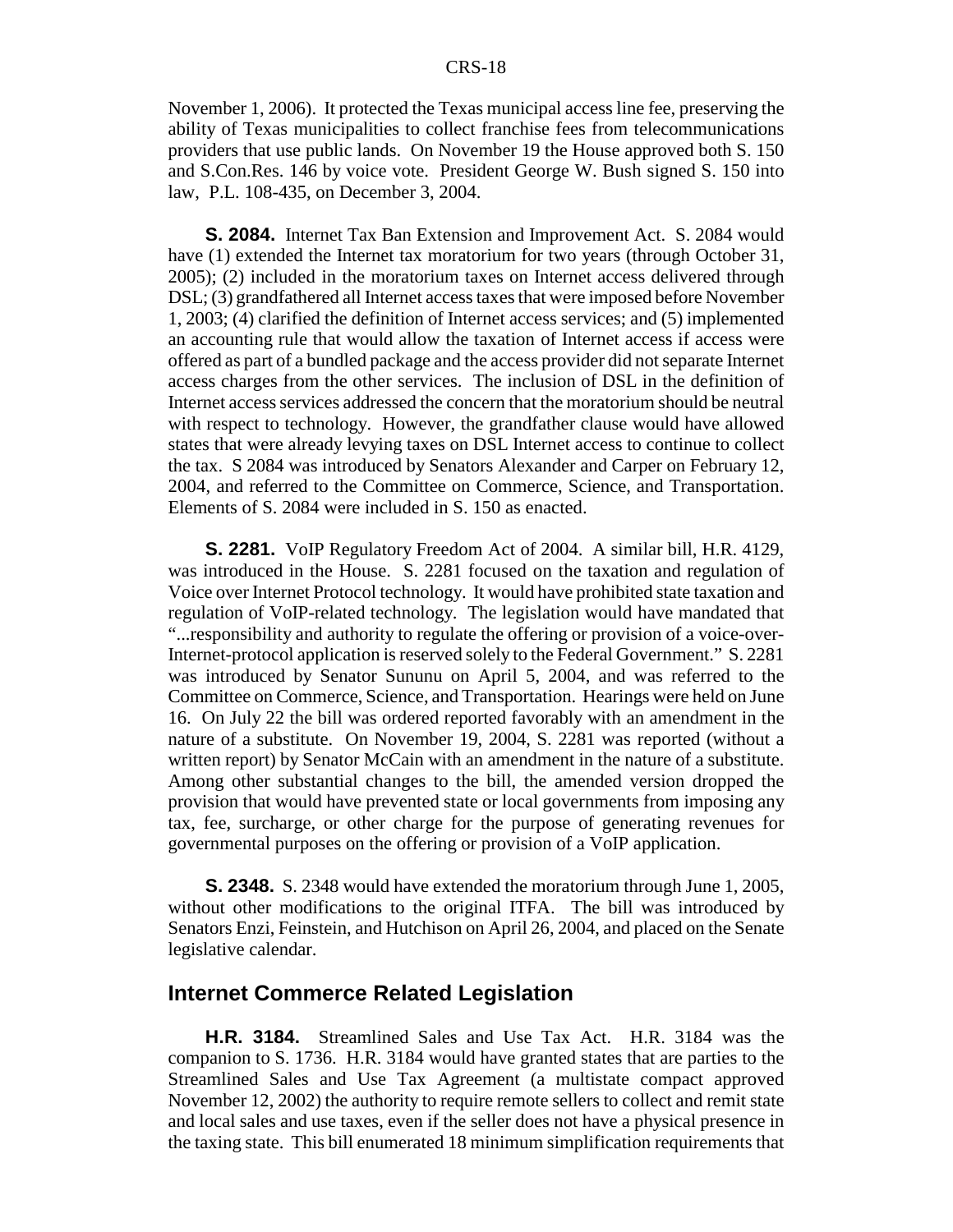the agreement must meet. H.R. 3184 was introduced September 25, 2003. It was referred to the Committee on the Judiciary, Subcommittee on Commercial and Administrative Law.

**H.R. 3220.** Business Activity Tax Simplification Act of 2003. H.R. 3220 would have (1) amended P.L. 86-272 to extend to all sales (not just tangible personal property) and to other state and local business activity taxes (not just net income taxes) the protection from taxation on interstate commerce if the only activity within a state was soliciting orders for sales; (2) established physical presence as the nexus standard for levying state and local business activity taxes on interstate commerce; (3) generally required use of employees or property in a state for more than 21 days per calendar year to establish nexus; (4) enumerated exempt business activities; and (5) set the minimum time limit at one day, instead of more than 21 days, for a live performance or live sporting event before more than 100 spectators, for the sale within a state of tangible personal property where delivery of the property originates and is completed within the state, and for the performance of services to real property within a state. The bill was introduced on a bipartisan basis by Representatives Goodlatte (R) and Boucher (D) on October 1, 2003, and was referred to Committee on the Judiciary. The Subcommittee on Commercial and Administrative Law held hearings on the bill on May 13, 2004. No Senate counterpart to H.R. 3220 was introduced.

**S. 1736.** The Streamlined Sales and Use Tax Act. S. 1736 was the companion to H.R. 3184 (see the description of H.R. 3184 above). The bill was introduced by Senator Enzi on October 15, 2003, and referred to the Committee on Finance.

#### **Summary Tables**

**Table 1** succinctly compares the Internet tax moratorium bills introduced in the House of Representatives and the Senate. **Table 2** lists bills on related e-commerce issues introduced in the House and the Senate. The bills are described in more detail in the text immediately above.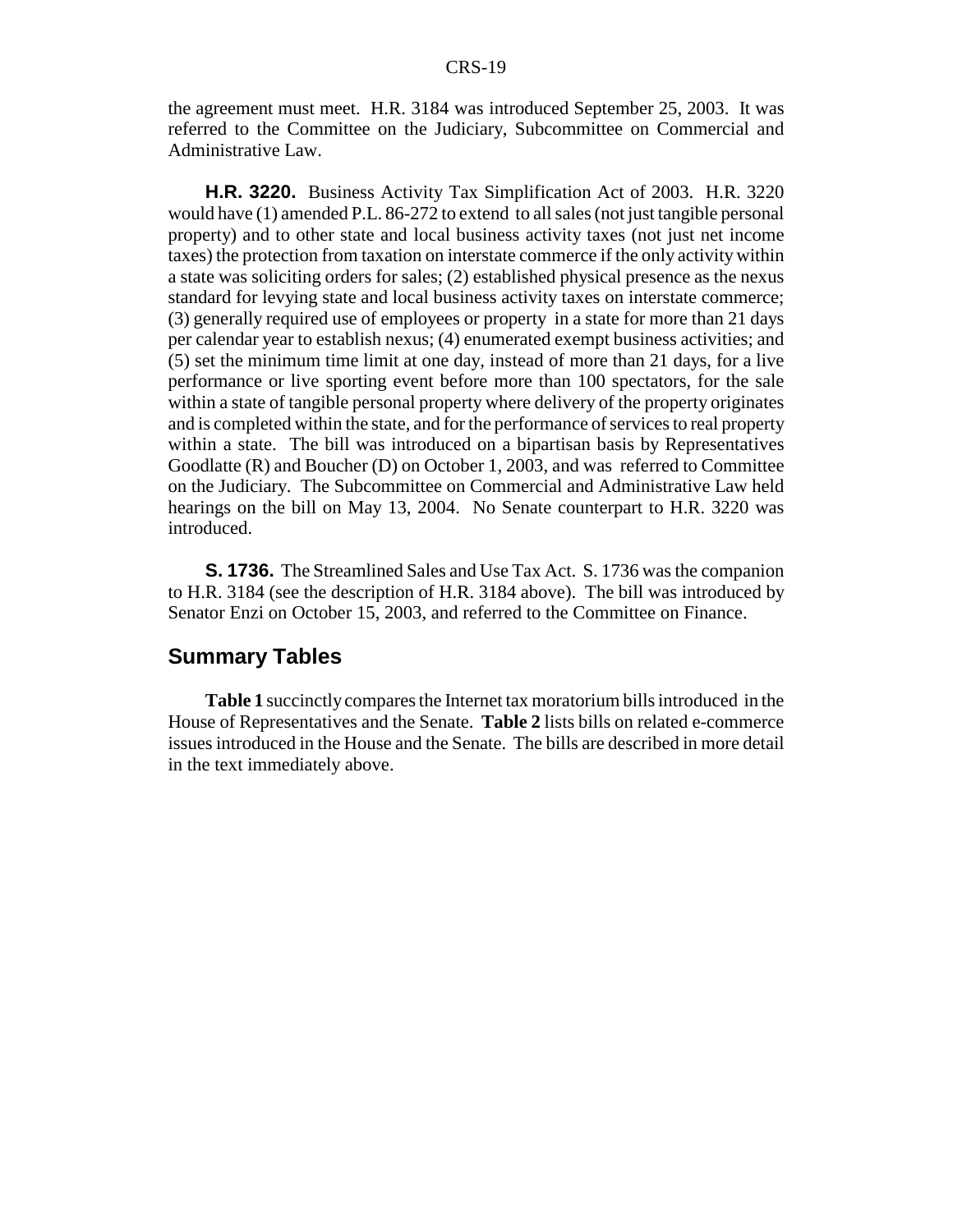| <b>Bill Number</b>                    | <b>Extension of</b><br><b>Moratorium</b> | Grandfathering<br><b>Provisions</b>                                                                               | <b>Other Issues</b>                                                                                                                                                                                                                                                                                              |
|---------------------------------------|------------------------------------------|-------------------------------------------------------------------------------------------------------------------|------------------------------------------------------------------------------------------------------------------------------------------------------------------------------------------------------------------------------------------------------------------------------------------------------------------|
| H.R. 49<br>passed by the<br>House     | Permanent                                | No                                                                                                                | Extended the exemption from<br>Internet access taxes to all forms of<br>telecommunications<br>used to provide access.                                                                                                                                                                                            |
| H.R. 1481                             | 5 years, until<br>Nov. 1, 2008           | Yes                                                                                                               |                                                                                                                                                                                                                                                                                                                  |
| H.R. 4129                             | n/a                                      | n/a                                                                                                               | Banned state and local taxation of<br>VoIP applications and prohibited<br>state regulation of VoIP services.                                                                                                                                                                                                     |
| S. 52                                 | Permanent                                | No                                                                                                                |                                                                                                                                                                                                                                                                                                                  |
| S. 150<br>as enacted.<br>P.L. 108-435 | 4 years, until<br>Nov. 1, 2007           | Yes, for pre-1998<br>taxes through Nov.<br>1, 2007, and for<br>pre-2003 taxes (on<br>DSL) through<br>Nov. 1, 2005 | Extended the exemption from<br>Internet access taxes to all forms of<br>telecommunications used to provide<br>access. Clarified that the ITFA<br>moratorium does not prevent<br>collection of federal or state fees or<br>charges used to finance the USF<br>program. VoIP is not included in the<br>moratorium. |
| S. 2084                               | 2 years, until<br>Nov. 1, 2005           | Yes                                                                                                               | Modified the definition of Internet<br>access services to include DSL.                                                                                                                                                                                                                                           |
| S. 2281 as<br>amended                 | n/a                                      | n/a                                                                                                               | Dropped provision to ban state and<br>local taxation of VoIP applications.                                                                                                                                                                                                                                       |
| S. 2348                               | 18 months,<br>until June 1,<br>2005      | Yes                                                                                                               |                                                                                                                                                                                                                                                                                                                  |

#### **Table 1. Comparison of Internet Tax Bills in the House and Senate**

#### **Table 2. Bills on Internet Related Tax Issues in the House and Senate**

| <b>Bill Number</b> | <b>Issue</b>                                                                                                                                                                                                                                                                              |
|--------------------|-------------------------------------------------------------------------------------------------------------------------------------------------------------------------------------------------------------------------------------------------------------------------------------------|
| H.R. 3184          | Would have granted states that comply with the Streamlined Sales and Use<br>Tax Agreement the authority to require remote sellers to collect state and<br>local use taxes on interstate sales, subject to minimum simplification<br>requirements for the agreement. Companion to S. 1736. |
| S. 1736            | Companion to H.R. 3184.                                                                                                                                                                                                                                                                   |
| H.R. 3220          | Would have established physical presence as the nexus standard for levying<br>state and local business activity taxes on interstate commerce.                                                                                                                                             |